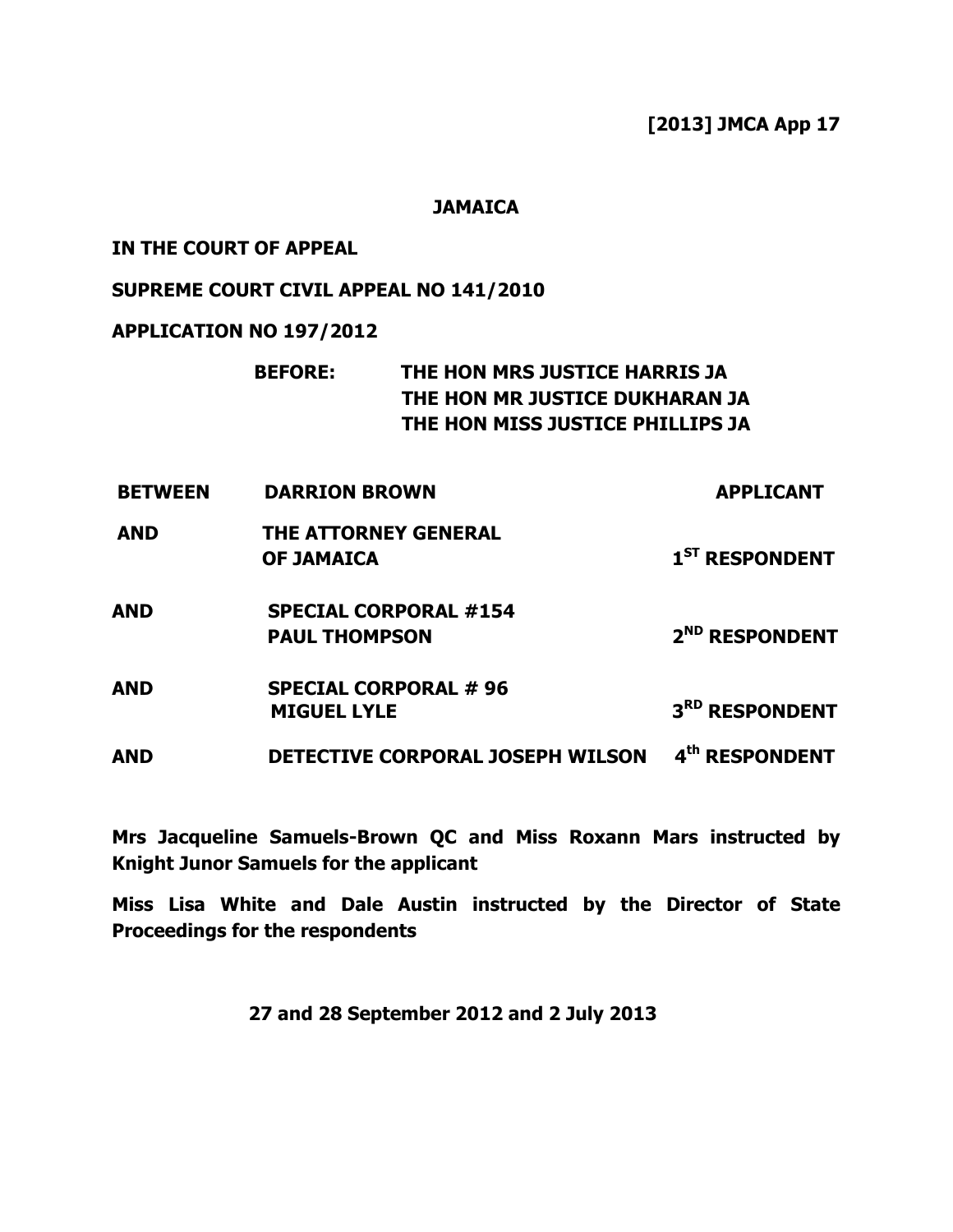## HARRIS JA

[1] I have read in draft the judgment of my sister Phillips JA. I agree with her reasoning and conclusion and have nothing to add.

## DUKHARAN JA

[2] I too have read in draft the judgment of Phillips JA and agree with her reasoning and conclusion.

### PHILLIPS JA

[3] This is an application for leave to adduce as fresh evidence on appeal evidence from the personnel at the Kingston Public Hospital relative to the condition in which the applicant was kept while there, with particular reference to his being handcuffed throughout his entire hospitalization, and on his discharge being escorted by police officers to Central Police Station.

[4] The appeal is from the decision of Brooks J (as he then was), who on 17 November 2010 dismissed a claim brought by the applicant for damages for assault, battery, false imprisonment and malicious prosecution with costs to the respondents to be taxed if not agreed.

[5] In the application to adduce fresh evidence, the applicant relied on four grounds, namely that the evidence: had not been available before; was relevant to the issues to be disposed of in the case; came from an independent source and was prima facie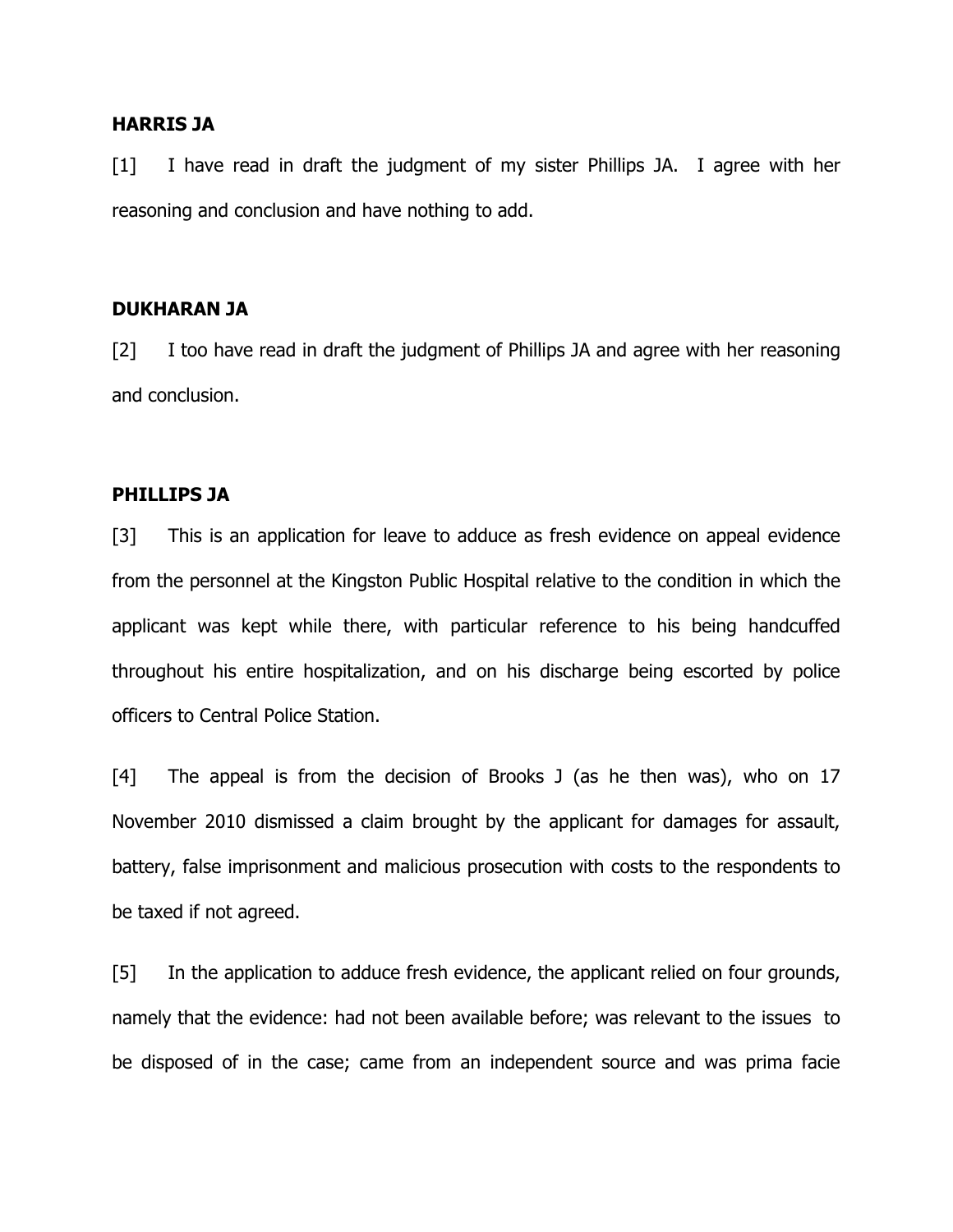credible; and was particularised in the affidavit of Roxann Mars which had been filed in support of the application.

[6] Roxann Mars in her affidavit sworn to on 25 September in support of the application indicated that as one of the attorneys having conduct of the case, her knowledge of the matters had been obtained from perusal of the files in possession of the firm and from their appearance on behalf of the applicant. She stated that the firm had requested and obtained a medical report from the Kingston Public Hospital written by Dr Morgan and dated 15 November 2005. However, she said, due to her knowledge of a policy at hospitals in Jamaica that medical files are not normally made available to patients or their representatives, she had not had sight of the medical file and further that no application had been made for the production of the medical file pertaining to the applicant.

[7] She indicated in spite of that, in paragraph 6 of her affidavit:

 "6. However, we have now had sight of the medical file and are aware that all of the nurse's notes confirm that while on the wards at the hospital the Appellant herein was handcuffed and that ultimately when he was released from the hospital he was 'accompanied by security officers for Central Police Lock up'."

The nurse's notes were duly exhibited.

[8] Miss Mars pointed out that on perusal of the record of appeal the evidence revealed that only the  $4<sup>th</sup>$  respondent acknowledged that the applicant had been charged, and he had stated that the applicant had thereupon been offered bail in his own surety. Additionally, his witness statement averred that the applicant had never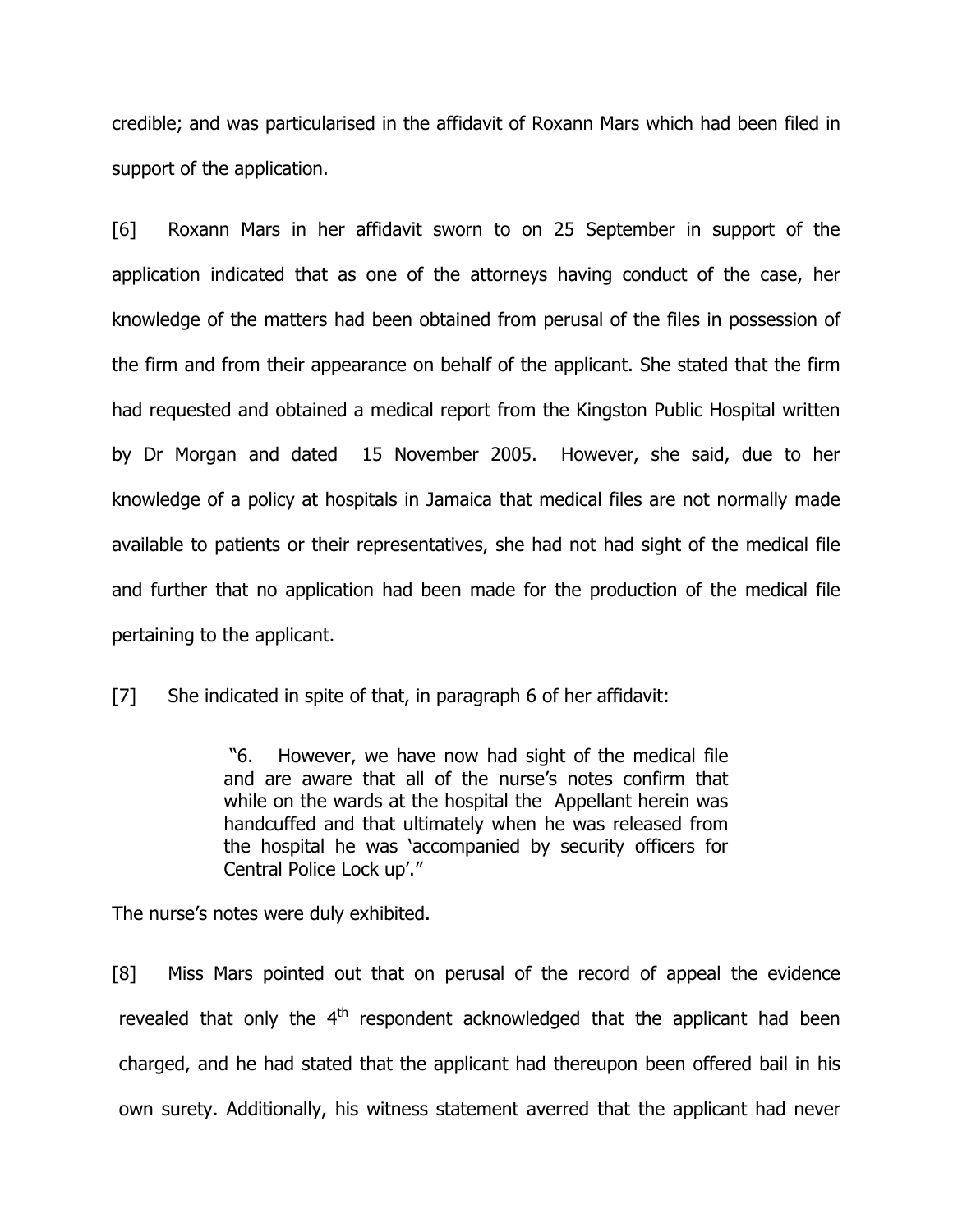been placed in custody at the Central Police Station Lock up. In fact, she stated that it was on that basis that the respondents' case as presented below was that the applicant had never been taken to the police station, had never been incarcerated and had been granted bail while in the hospital.

[9] It was her contention that these issues were of importance to the trial judge as he had asked questions of the applicant pertaining to his incarceration and release. She maintained therefore that the material extracted from the file which had not been available, but which was now to hand was of "crucial significance to the issues, inter alia, of credibility and measure of damages". She therefore applied, "in the interest of justice that the said material be admitted in evidence and or by subpoena the maker'[s] of the file if they are available".

## The proceedings below

[10] The claim by the applicant against the respondents, as stated in the claim form, was for damages and aggravated damages for assault, battery, false imprisonment, and malicious prosecution arising out of an incident which occurred along Princess and Beckford Streets in the parish of Kingston on 20 September 2004, whereby the applicant sustained serious injury, caused by the  $2^{nd}$ ,  $3^{rd}$  and  $4^{th}$  respondents. The applicant was subsequently arrested and charged for offences, which prosecution he claimed was terminated in his favour.

[11] In the particulars of claim the applicant stated that while he was at the intersection of Princess and Beckford streets, the respondents, who are all members of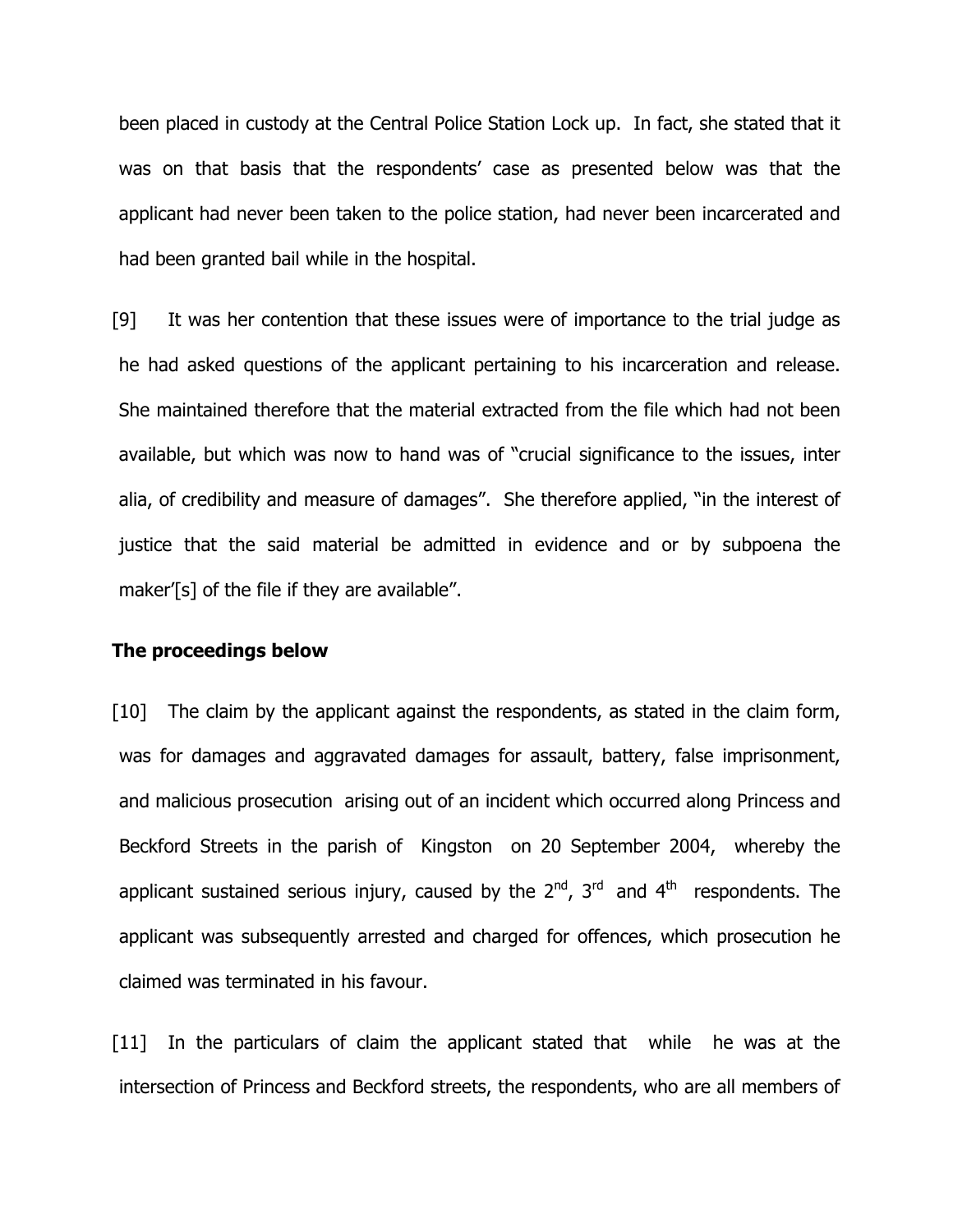the Island Special Constabulary Force (ISCF), acting on behalf of the  $1<sup>st</sup>$  respondent had acted jointly and severally, negligently and/or maliciously and without reasonable and probable cause. The applicant claimed that they had beaten him all over his body and shot him, causing him to be admitted to hospital and subsequently losing his right eye. The particulars of negligence of the respondents and of the injuries suffered by him were set out. The report of Dr Morgan was attached in support of the injuries claimed. The applicant claimed special damages in respect of his lost income and for transportation. The applicant also claimed that the respondents acting jointly and severally maliciously and without reasonable and probable cause, imprisoned him at the Central Lockup and then took him to the Resident Magistrate's Court, where he was granted bail in his own surety. They subsequently prosecuted him, and the prosecution was terminated in his favour. The applicant claimed that the respondents were actuated by malevolence and spite, and had humiliated him and subjected him to ridicule and contempt in public. The injury received as a result of this conduct, he claimed, was therefore aggravated.

[12] The applicant claimed that he was entitled to exemplary and aggravated damages on the basis of the "cruelty and great violence" which had been meted out to him. He also specifically pleaded:

> "(ii) The second, third and fourth defendants having wrongly assaulted the Claimant imprisoned and thereafter charged the Claimant maliciously causing him to be handcuffed to his bed and treated as a prisoner for twentytwo days at the Kingston Public Hospital and thereafter to be in the Central Lockups for twenty nine (29) days."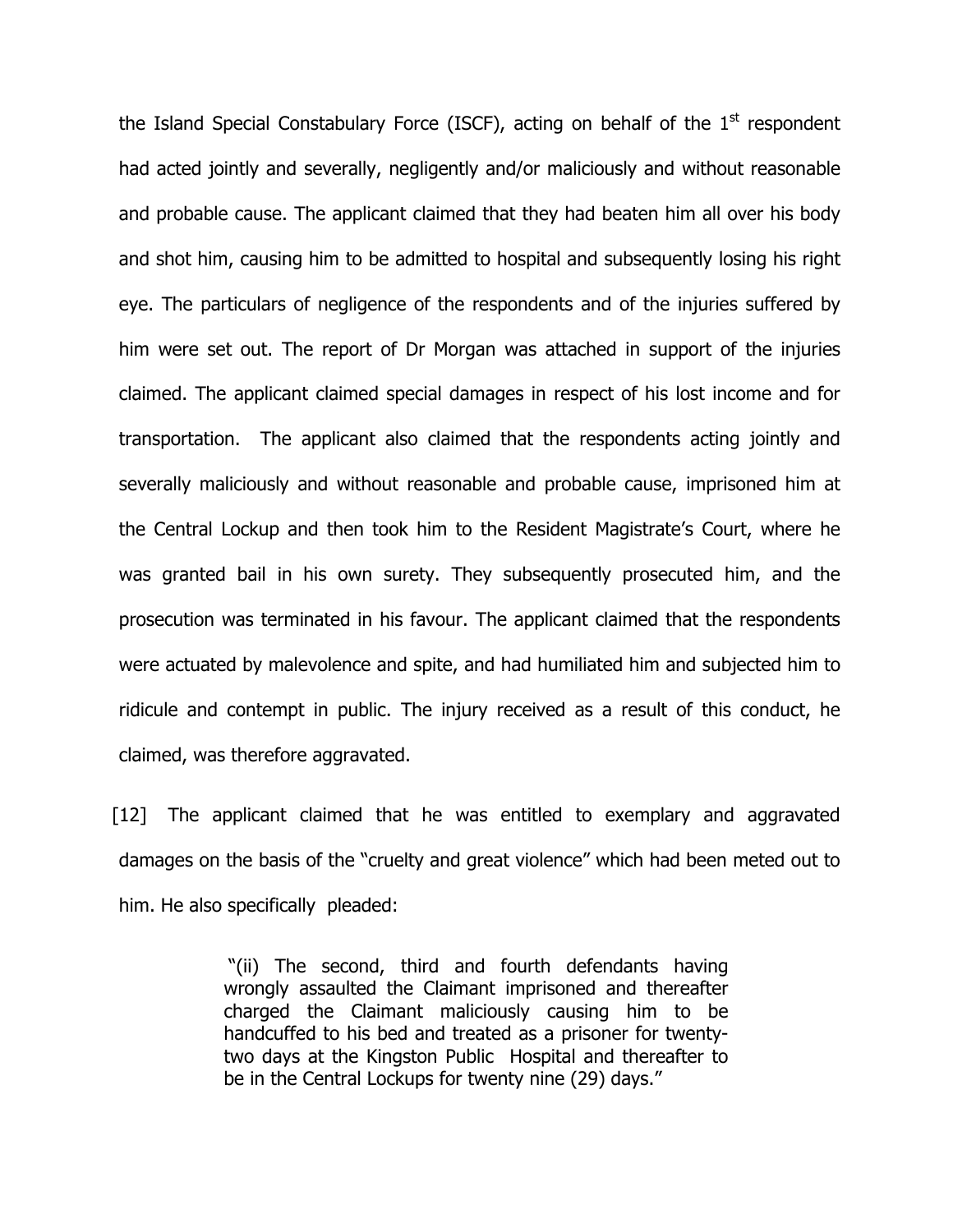[13] A defence was filed on behalf of the  $1<sup>st</sup>$  respondent. While it was admitted that the respondents were members of the ISCF and that the  $1<sup>st</sup>$  respondent was sued as the person elected by law to be named as a party in all suits instituted against servants of the Crown, the  $1<sup>st</sup>$  respondent denied any negligence on the part of the  $2<sup>nd</sup>$  and  $3<sup>rd</sup>$ respondents. It was pleaded that the  $2^{nd}$  and  $3^{rd}$  respondents were on duty at the said intersection when they observed the applicant with a knife in his hand, behaving erratically so that persons were running away from him in different directions. Although being told to drop the knife, the  $1<sup>st</sup>$  respondent pleaded, the applicant continued to approach the  $2^{nd}$  and  $3^{rd}$  respondents menacingly slashing at the  $2^{nd}$ respondent, who pulled his baton to ward him off, but the applicant eventually stabbed the  $2<sup>nd</sup>$  respondent in the arm with the knife, whereupon the  $3<sup>rd</sup>$  respondent discharged his firearm once at the applicant hitting him in the face. As a consequence, the  $1<sup>st</sup>$ respondent denied any liability for any loss and injury which the applicant may have suffered.

[14] The  $1<sup>st</sup>$  respondent further denied that the applicant had been detained at the Central Police Station Lockup and said that he had been held under police guard at the Kingston Public Hospital where he had been admitted. He was later taken to the Resident Magistrate's Court on charges of unlawful wounding, being armed with an offensive weapon, assault at common law, and malicious destruction of property. The 1<sup>st</sup> respondent did not admit that the charges had been terminated in favour of the applicant and denied that any of the acts of the respondents had been done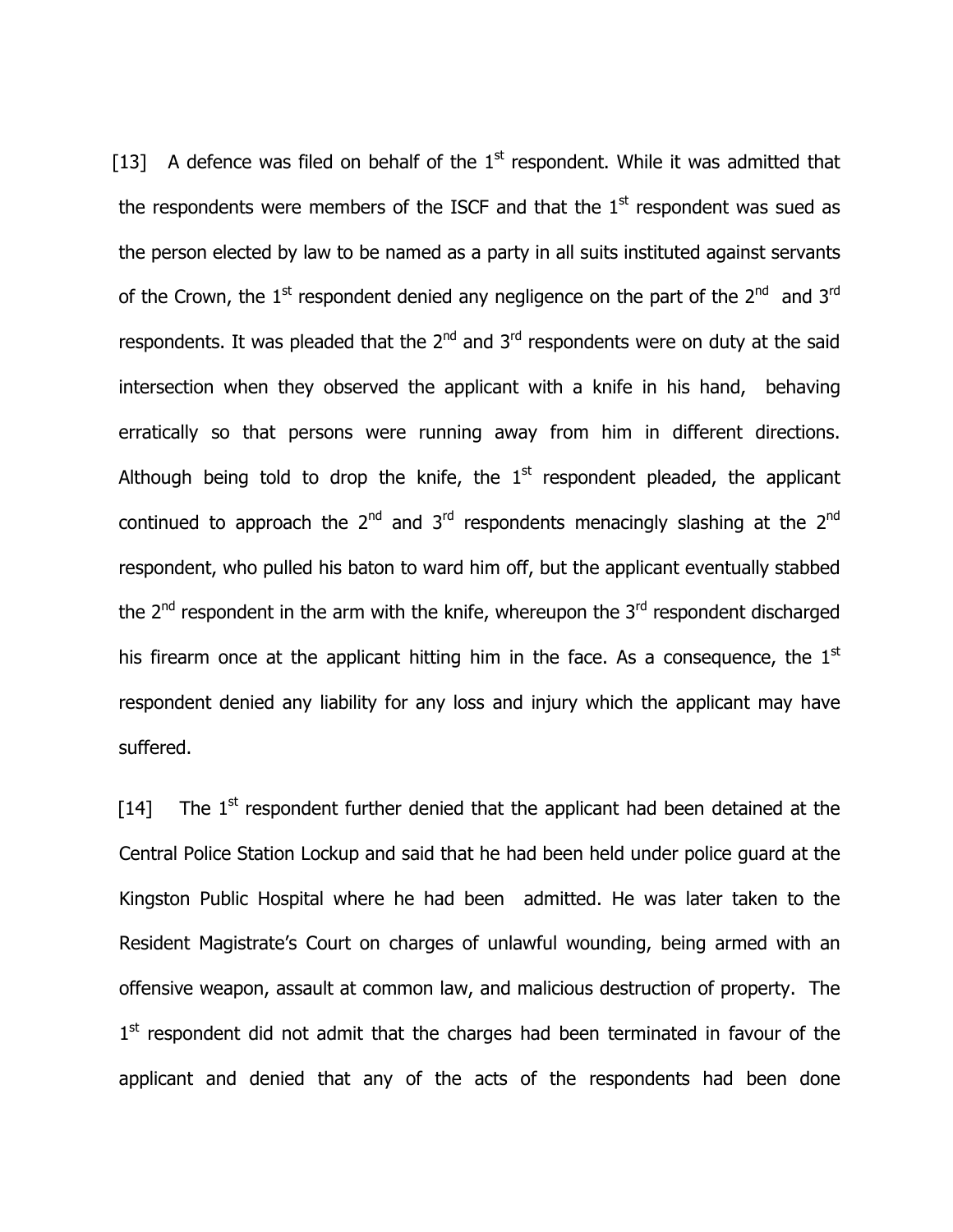maliciously or without reasonable and probable cause. The  $1<sup>st</sup>$  respondent specifically denied that the applicant would have been entitled to any damages aggravated, exemplary or otherwise.

[15] The applicant and the  $2^{nd}$ ,  $3^{rd}$ , and  $4^{th}$  respondents all filed witness statements in the matter, and save and except in respect of the  $4<sup>th</sup>$  respondent, at the hearing before Brooks J the witness statements were all tendered in evidence and the affiants were cross-examined on the same.

[16] The witness statements in the main conformed with the pleadings. The main tension between the parties was the applicant's claim that he was about his lawful business when the  $2^{nd}$  and  $3^{rd}$  respondents accosted him, searched him and took from his waist a knife which he used in his gardening work. The respondents said that he had a long kitchen knife in his possession which he swung at the officers and had not responded to their specific instructions to "drop the weapon".

[17] When the  $4<sup>th</sup>$  respondent was to give evidence counsel for the respondents informed the court that his evidence was very crucial in the claim for malicious prosecution and false imprisonment, but unfortunately her instructions were that he had undergone surgery in respect of the amputation of some toes, some time in the previous week, but counsel had only been given that information very recently. She had endeavored to obtain a medical report from the Kingston Public Hospital but that had not been forthcoming, and she was therefore not in a position to inform the court when he would be available to give evidence in the case. Counsel requested an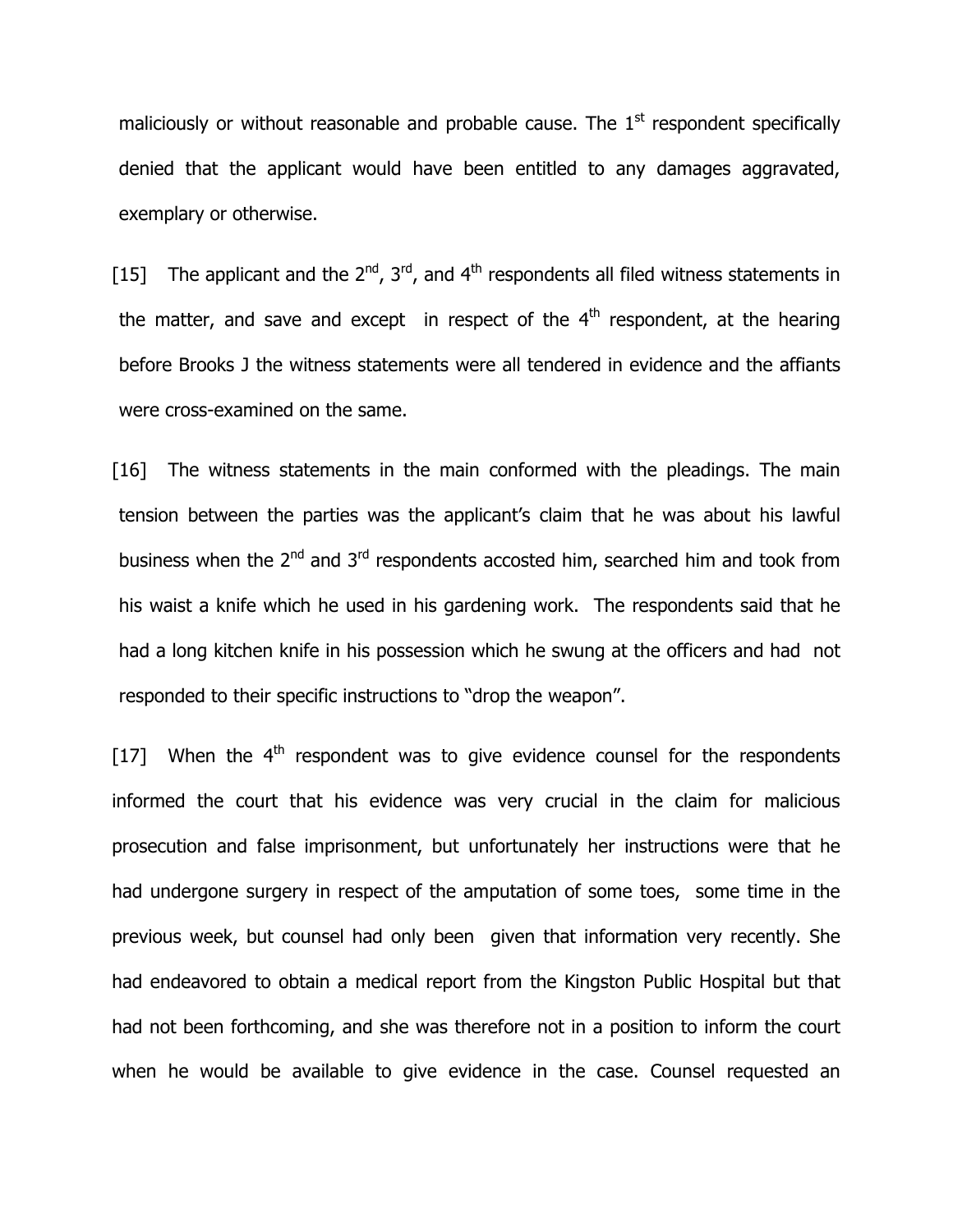adjournment which was granted for the following day. On the following day, however, counsel informed the court that she had not been able to contact the  $4<sup>th</sup>$  respondent, although he had been discharged from the hospital, and she had not been able to obtain a report from the hospital, so as no further information was available for submission to the court, an application to adjourn the matter part-heard in the circumstances, was refused by the judge.

[18] The witness statement of the  $4<sup>th</sup>$  respondent had been placed in the bundle relating to this application which was before the court. Counsel for the respondents objected to the witness statement being put before the court as it had not been tendered into evidence in the proceedings below. Counsel for the applicant responded that if it were considered inappropriate to do so then an apology was offered forthwith to the court. In the circumstances, and bearing in mind the application which was before the court, we decided it was relevant and proper for the court to have sight of it.

[19] In the  $4<sup>th</sup>$  respondent's witness statement he had deposed that having received information that a man had been shot and injured along Princess Street by a special constable and had been taken to the Kingston Public Hospital, he went to the hospital, saw both the  $2^{nd}$  and  $3^{rd}$  respondents there, and he noticed that the  $2^{nd}$  respondent was bleeding from his right arm. He stated that he saw the applicant in a room being treated by doctors, with blood running from his face. He said that he told the applicant the reports he had received from the  $2<sup>nd</sup>$  and  $3<sup>rd</sup>$  respondents and the applicant did not respond. He instructed the  $3<sup>rd</sup>$  respondent to obtain treatment for his injury, and then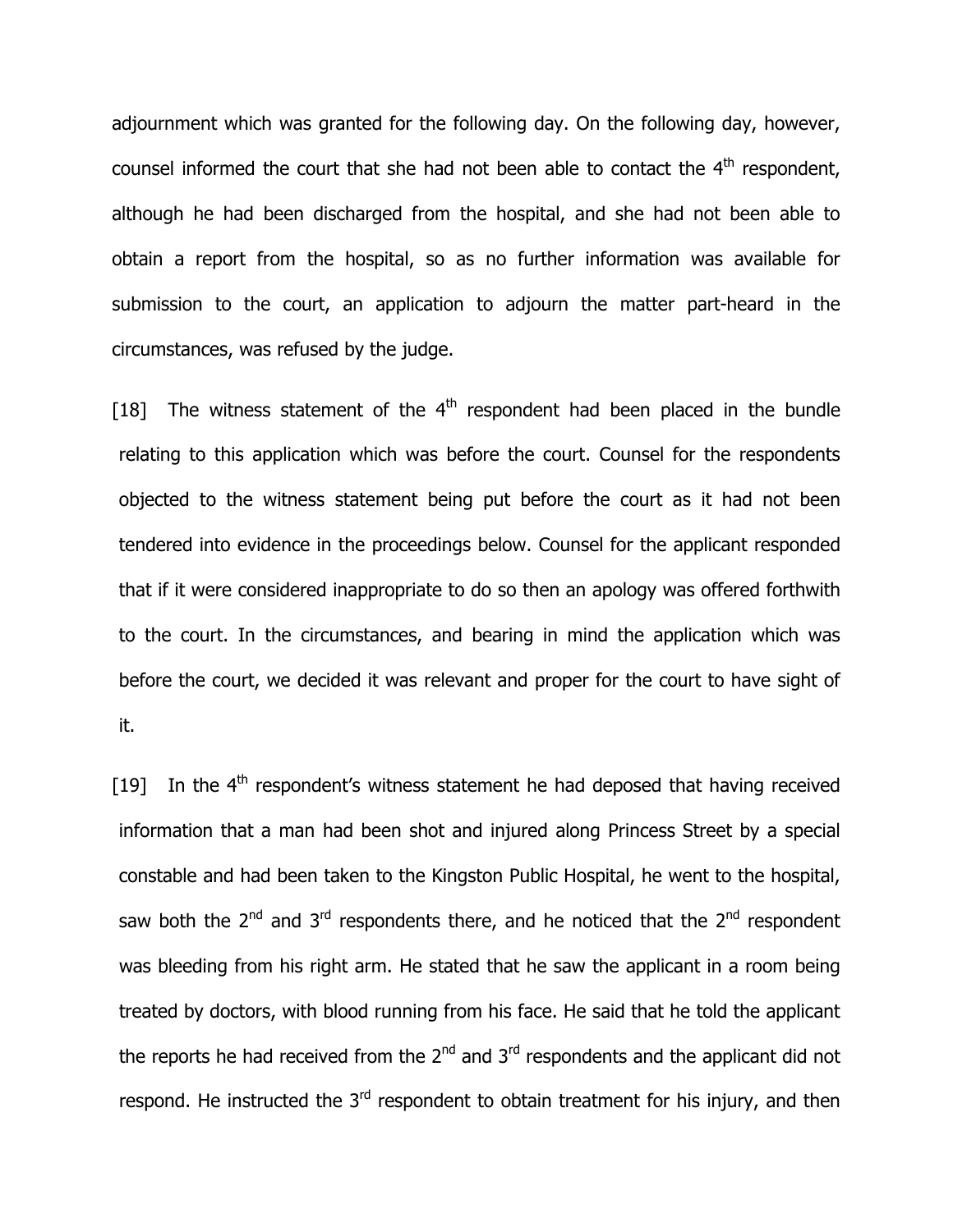caused the applicant, then the accused, to be placed under police guard. He charged him, he said, with the offences pleaded herein. Of importance however, is that he stated that the applicant was given bail in his own surety at the Kingston Public Hospital "because of his condition", and the matter, he said, was placed before the Resident Magistrate's Court and "later disposed of by Mr Martin Gayle". He averred that the applicant was never placed in custody at the Central Police Station Lockup.

#### The decision of Brooks J

[20] The learned trial judge gave his judgment on 17 November 2010. He recounted the evidence of the applicant and indicated certain statements made by him in his evidence with which he had concern but stated that other than those specific utterances, the applicant had not been shaken in cross-examination. He canvassed the evidence of the constables as well and stated that both officers had also been unshaken in cross-examination. He noted that there had been some discrepancies between their testimonies and he set them out. Having stated that the burden of proof was on the applicant to prove his case, and that the standard of proof was on a balance of probabilities, he stated:

> "I find that Mr. Brown's evidence and his demeanor in crossexamination was not sufficiently convincing for me to find that on a balance of probability [sic], he did not have an open knife and did not attack the police officer.

> He was not an impressing [sic] witness. Despite his testimony on cross-examination, it does seem that Mr. Brown has some mental challenges. Exhibit one indicates that when he was taken to the hospital on [sic] the incident, he was irritable and restraints were required. The onus is on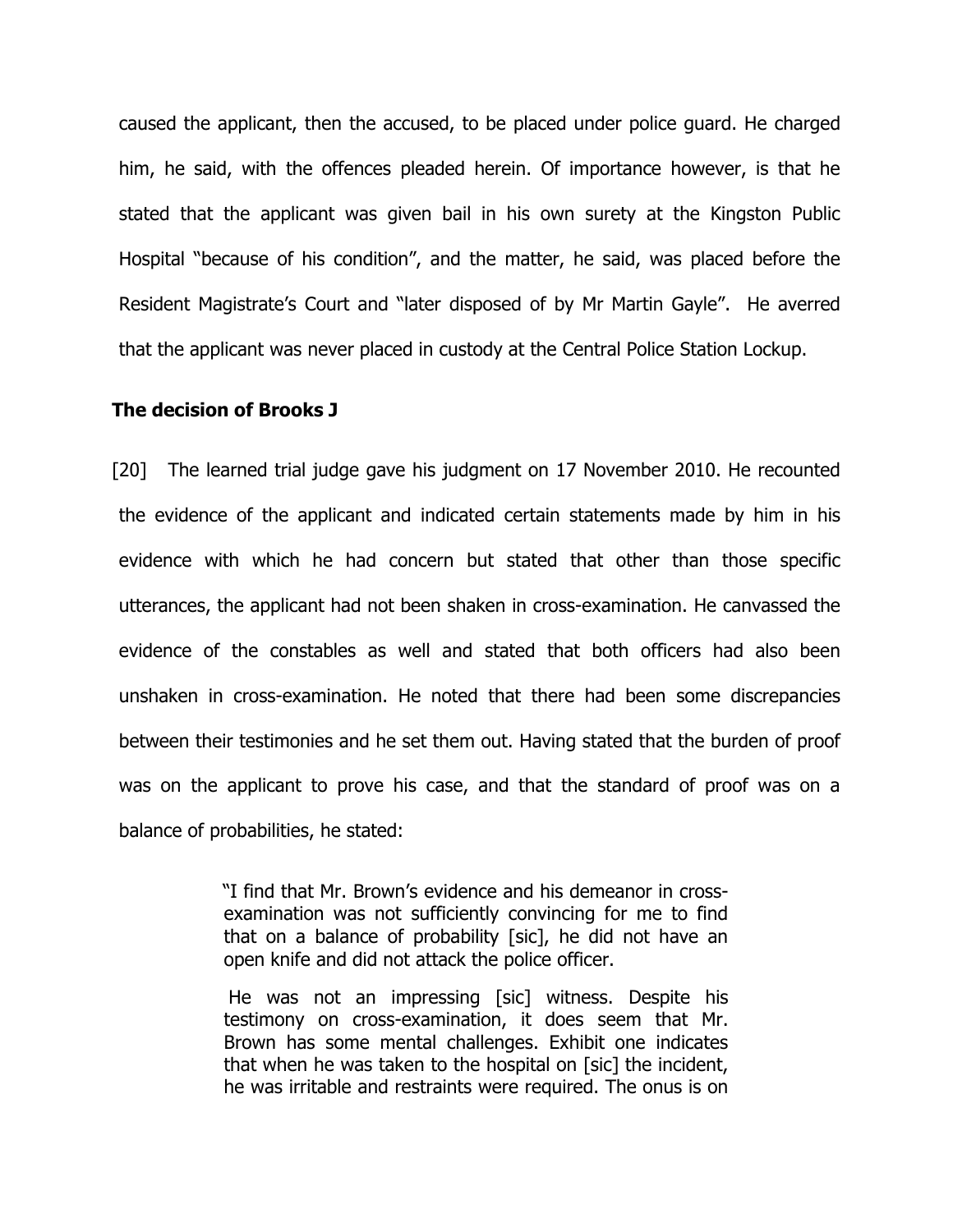him to show that the police officers acted maliciously or without reasonable and probable cause. Despite the discrepancies in the case or [sic] the defence and the handicapped [sic] that it suffered from the absence of the Corporal, who was the investigating officer, there is sufficient evidence to show that A. Corporal Thompson and Corporal Lyle made a report to Corporal Wilson. B, Corporal Wilson was the investigating officer who had conduct of the case and therefore the prosecutor. C, Corporal Wilson took or received statements from these officers, collected Corporal Thompson's shirt, allegedly slit by Mr. Brown. D, Corporal Wilson has charged Mr. Brown with at least the unlawful wounding of Corporal Thompson and being in position [sic] of an offensive weapon. E, that Corporal Wilson was not present at the time of the incident, but was acting on information received when he detained and charged Mr. Brown.

 On this evidence, I find that Mr. Brown has failed to show that Corporal Wilson acted unreasonabl[y], or maliciously, or without probable cause. First, detaining Mr. Brown and prosecuting him before the Resident Magistrate's Court."

[21] The learned judge did not accept counsel for the applicant's argument that the failure of the officers to prosecute the case demonstrated proof of malice on the part of the prosecution, although he admitted that it had raised concerns. But, he said that it was not too farfetched, as there was evidence that the officers had not been asked to attend court and after they had left the applicant at the hospital, they had had nothing further to do with him. The learned judge indicated that he did accept, however, that the fact that the case was adjourned sine die was a termination in favour of the applicant. He concluded that the applicant had "failed to show on a balance of probability [sic] that he was wrongly detained or what the prosecution had laid against him was done maliciously or without reasonable and probable cause".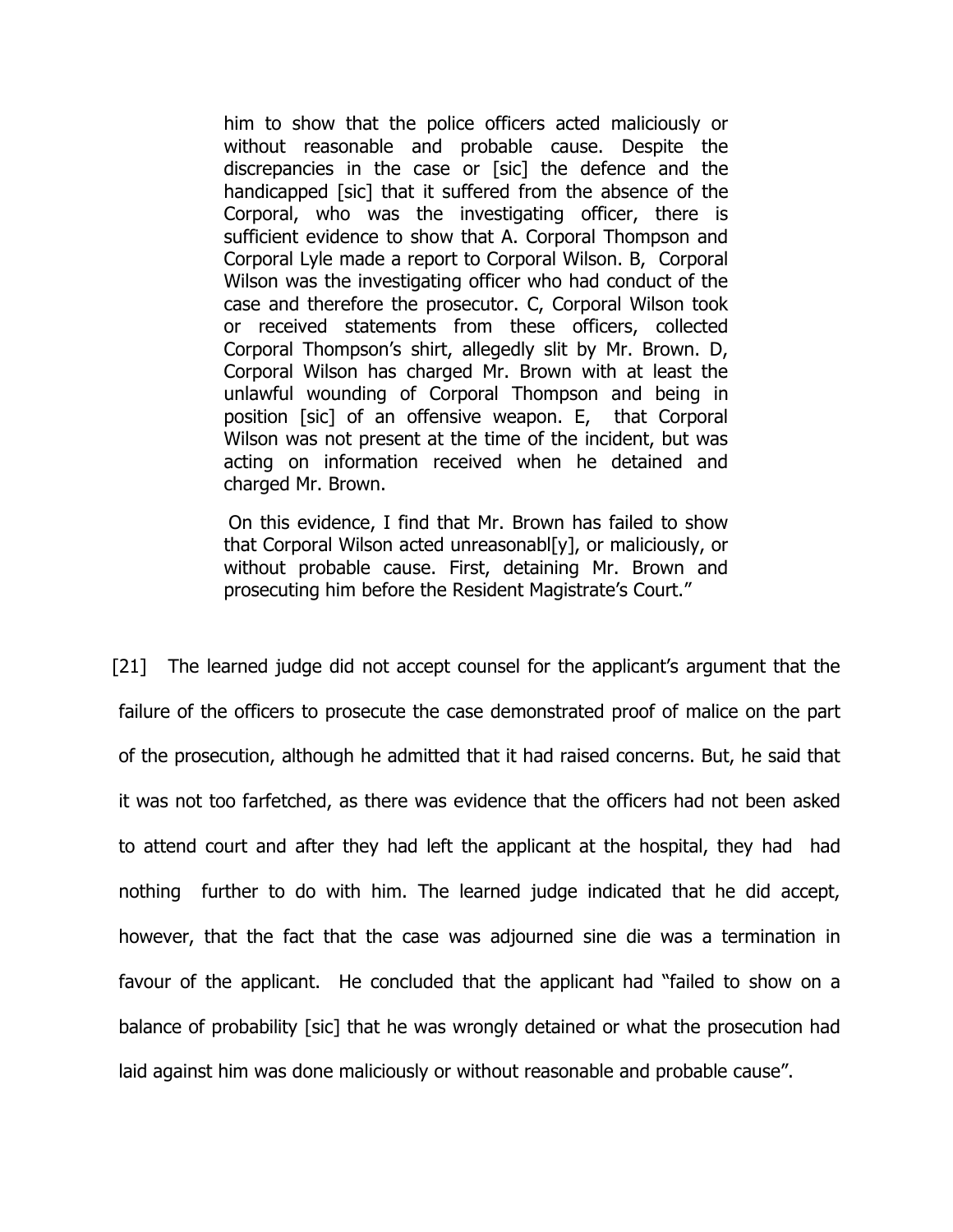## The appeal

[22] Notice and grounds of appeal were duly filed on 29 November 2010. When the appeal came up for hearing the application to adduce fresh evidence was also before the court. Counsel agreed that the appeal would await the determination of the application. There are 12 grounds of appeal. I have set them out below. Bearing in mind that the appeal is yet to be heard, I intend to deal with the application within the principles which guide such an application, but against the backdrop of the issues which were in the case below and which are on appeal, in order to assess whether the order as asked for, should be granted. However, I do not intend to canvass, review and/or comment on the merit of the issues on appeal at this stage.

## [23] Grounds of appeal

- "i. That the learned trial judge's finding that the claimant had failed to prove his case on a balance of probability [sic] that they acted without reasonable [sic] probable cause cannot be supported having regard to the evidence led at the trial.
- ii. The Learned Trial Judge erred in failing to make a finding as to whether or not the claimant was assaulted.
- iii. The Learned Trial Judge erred in finding that the Defendant acted without malice and with reasonable and probable cause in arresting and charging the Claimant.
- iv. That the learned trial judge erred in not finding that the claimant was unreasonably detained and/or in the alternative that he failed to recognized [sic] that even if it was found that the initial arrest was reasonable, the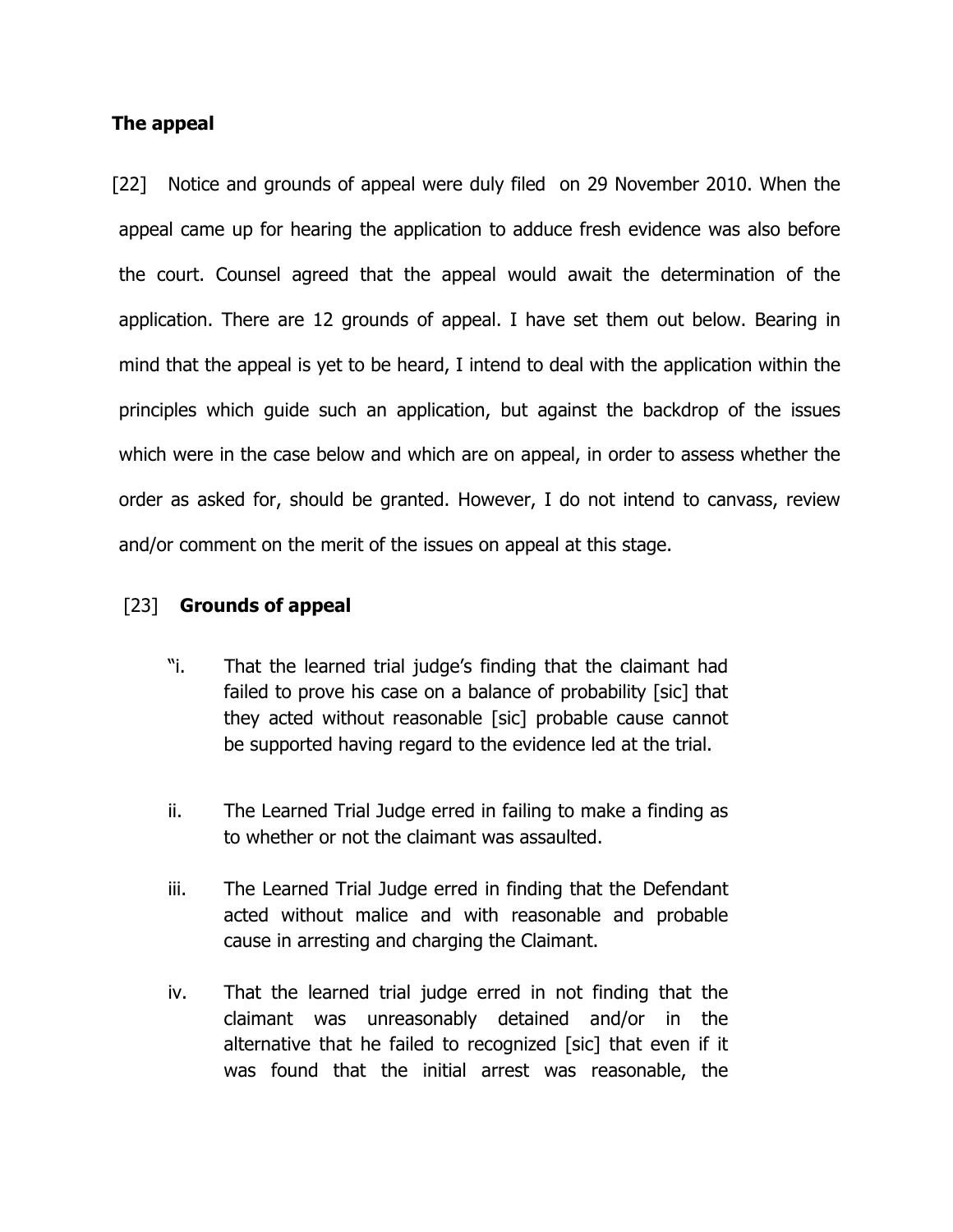inordinate delay in taking him before the Resident Magistrate amounted to false imprisonment.

- v. The Learned Trial Judge erred in that he did not take into account that no statements were ever taken from any eye witnesses to support the Defendants' alleged story of the claimant wielding a 'one and a half foot' kitchen knife in a threatening manner.
- vi. The Learned Trial Judge erred in that he did not take into account that the Defendants failed to show that they made any enquiries of the claimant of what he was doing with a knife.
- vii. The Learned trial judge erred in that he failed to take into account that the respondents/Defendants provided no evidence to support their defence that:
	- a. The claimant had a knife
	- b. The claimant wounded any officer
	- c. The claimant slit any officer's shirt
- viii. The Learned trial judge erred in that he failed to take into account that even after the arrest of the Claimant, the Defendant failed in all the circumstances to carry out any or any significant investigation in order to prove a case against the Claimant. The judge erred in finding that malice cannot be demonstrated by the failure to prosecute.
- ix. Further the Honourable Judge erred in that he ruled that the Claimant failed to satisfy the requisite standard of proof because he was unable to positively state what day he was released from hospital he failed to establish that he was falsely imprisoned.
- x. Further the Honourable Judge erred when he ruled that the Claimant, who now has only one eye as a result of the shooting by the respondents/defendants, did not satisfy the claim for aggravated and/or exemplary damages.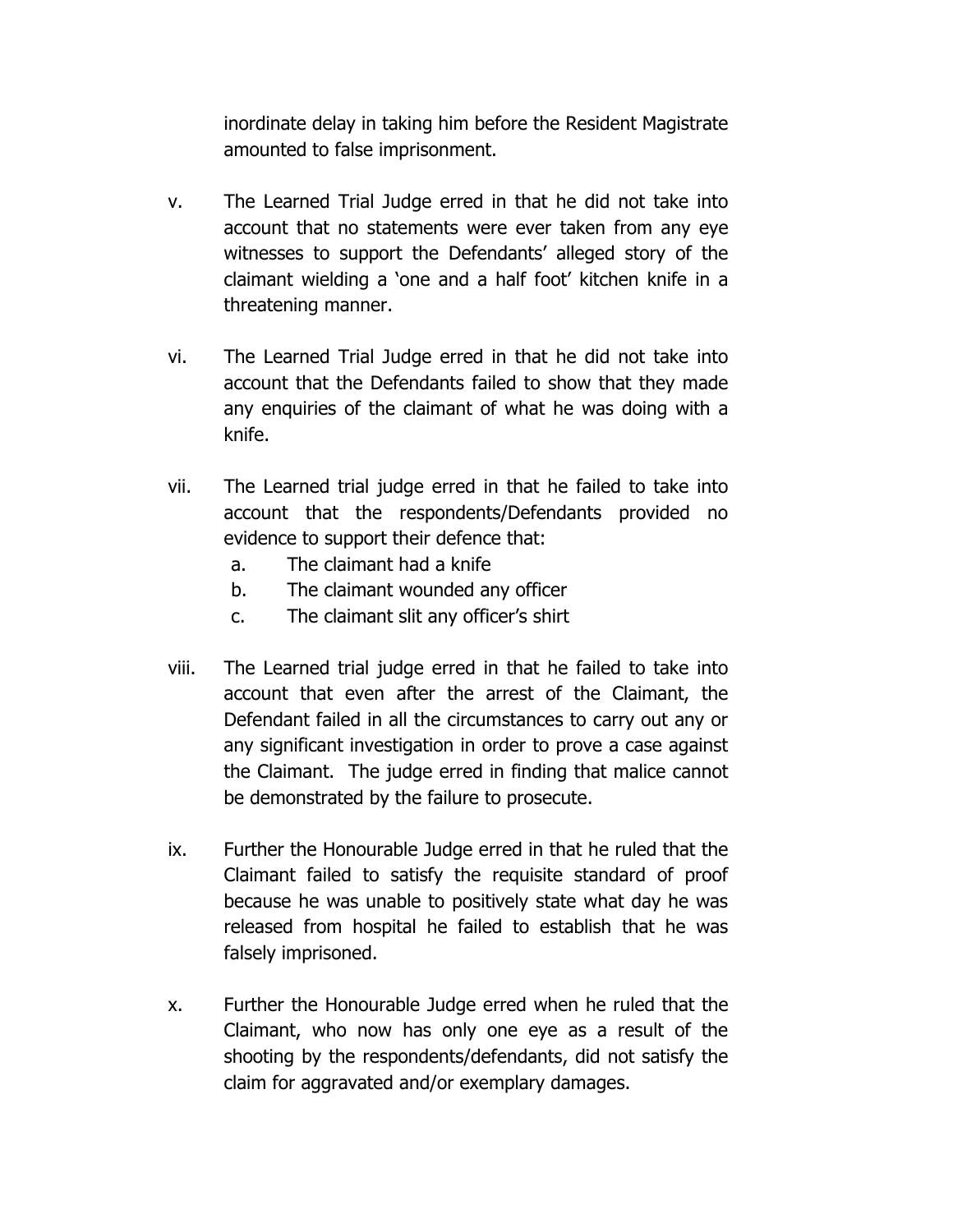- xi. That the claimant is entitled to special damages; general damages for the loss of his eye and pain and suffering; damages for false imprisonment, malicious prosecution and assault and therefore the judge erred in not considering damages.
- xii. The claimant is entitled [sic] exemplary damages because of the oppressive, arbitrary and unconstitutional actions by the servants of the government, i.e. the respondents/defendants."

## Submissions on application to adduce fresh evidence

[24] Counsel for the applicant submitted that Miss Mars in her affidavit had sought to explain why the evidence was not available before and also the importance of the evidence in respect of the appeal, as the evidence relates to the fact that the applicant was handcuffed and his feet had also been restrained throughout the period that he was in the hospital. The evidence, counsel argued, would also show the period of his restraint and where he had been taken on his discharge. This evidence, she submitted, would assist the court in the final disposition of the appeal. Counsel submitted that with regard to the policy referred to in the affidavit of Miss Mars, no useful purpose would have been served by the applicant requesting the documents, if such a policy existed and was known, as the documents would not have been produced. On inquiry from the court as to whether "the policy" which appeared to have guided the actions of counsel in respect of obtaining the documents sought to be adduced, had changed, counsel responded curiously that the fact that the documents were now available, without explanation as to how they had been obtained, ought not to detain the court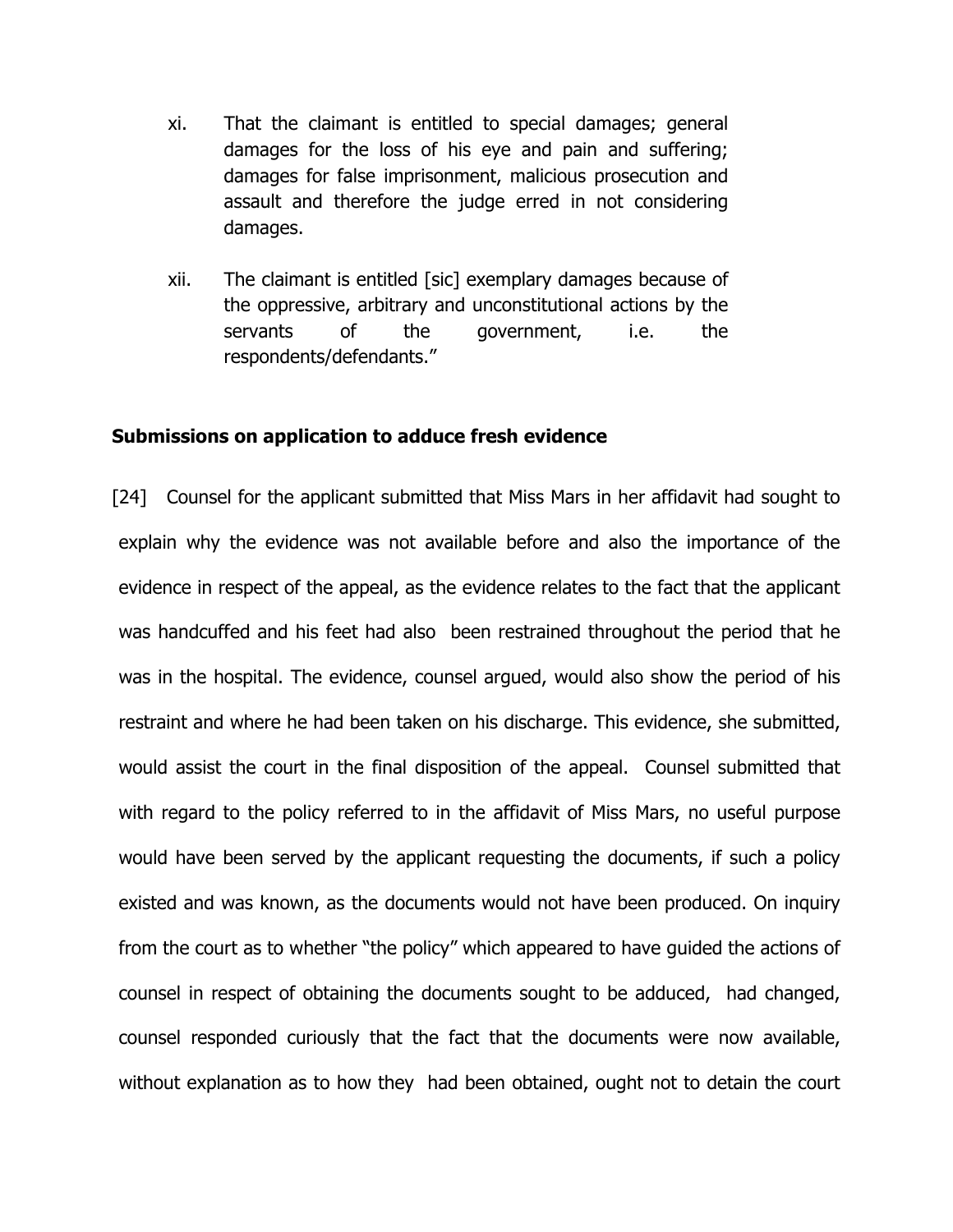as the provenance of the records of the hospital, at this stage of the proceedings, was not a pre-condition in respect of their admission She referred to and relied on **King v The Queen** [1969] 1 AC 304. Counsel submitted that illegally obtained evidence is still admissible in the courts in Jamaica. Counsel therefore concluded that the application to adduce fresh evidence on appeal had complied with the first limb of **Ladd v Marshall** [1954] 3 All ER 745 as the nurse's notes, she maintained, could not have been obtained with reasonable diligence. She argued further that the remaining two limbs of the celebrated case, as to whether the evidence could have influenced the outcome of the case and was credible, had also been readily satisfied.

[25] Counsel for the respondents strenuously opposed the application. She contended that the real issue before the court below was credibility which was a matter for the learned trial judge and not for the Court of Appeal. She referred to the principles laid down in Ladd v Marshall and relied on them, submitting that the proposed evidence did not meet the criteria set out therein, and that admission of the evidence would not affect the outcome of the appeal, in that the applicant would not succeed, nor obtain an order for a retrial. She submitted further that the medical records sought to be adduced would have been created contemporaneously with the incident, the subject of the action, and having been in existence from then, could not be considered new. Counsel further contended that the records could have been obtained either before the litigation commenced or by way of specific disclosure after the claim had been filed. Counsel commented on the fact that the applicant had not deposed to an affidavit himself explaining his lack of industry relative to obtaining the records, but had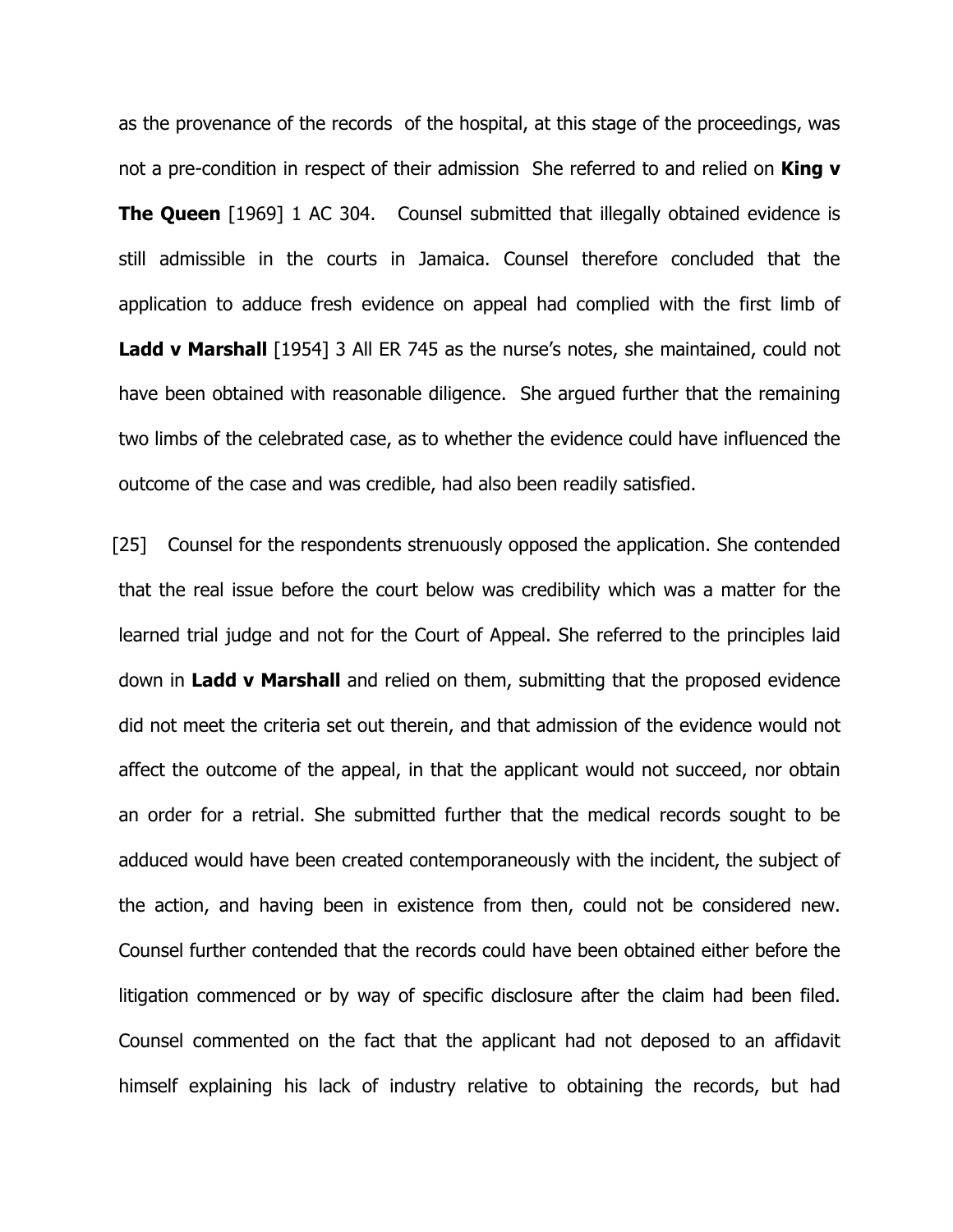obtained a medical report which had been submitted from the inception of the suit. The report, she submitted, must have been based on the said information that the applicant was by the application endeavouring to produce, which would have therefore pre-dated the report, and which indicated that he was familiar with the process of obtaining medical information from the Kingston Public Hospital. It was her further contention that no sufficient evidence had been produced by way of explanation to satisfy the court that the records were not available at the material time.

[26] Counsel submitted that the "policy" that Miss Mars had referred to in her affidavit, was pure speculation, and the fact that the documents had been obtained subsequently, underscores that point. Counsel referred to and relied on a case out of this court, Rose Hall Development Limited v Minkah Mudada Hananot [2010] JMCA App 26. Counsel reminded the court that in the United Kingdom their rules had been amended to permit the court a discretion in relation to the admission of fresh evidence and so the overriding objective became relevant to that exercise, but as there was no such equivalent provision in the Civil Procedure Rules (CPR) in Jamaica, the principles as laid down in Ladd v Marshall had not been displaced.

[27] With regard to the second and third limbs of Ladd v Marshall, counsel relied on the principles enunciated in Peter Flemming v Detective Corporal Myers and the **Attorney General** (1989) 26 JLR 525 relative to the ingredients necessary to prove the cause of action of false imprisonment. Counsel endeavoured to show that there was evidence before the court with regard to that cause, and the learned judge had enquired into and treated with the issue of the handcuffs and had not accepted it or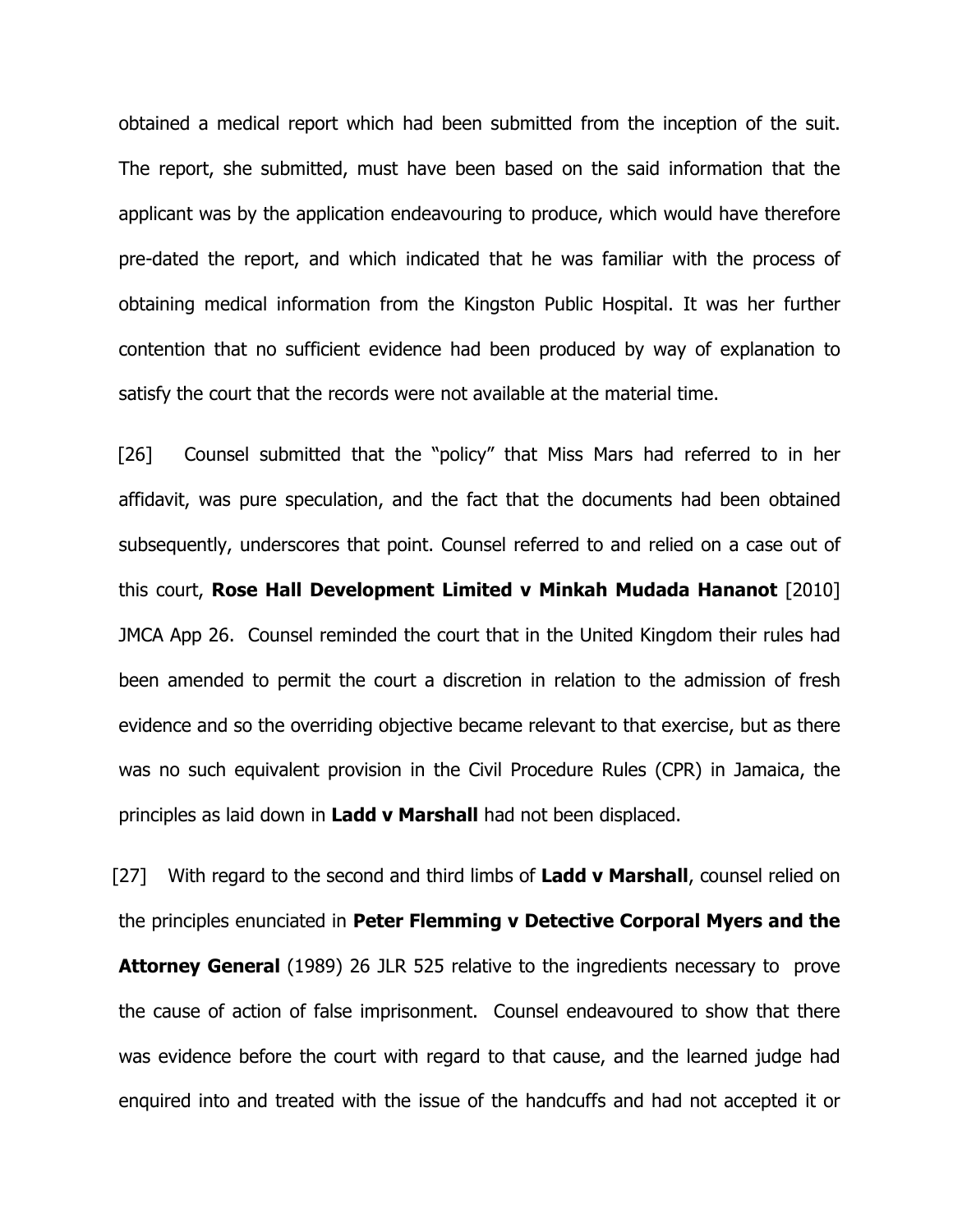had not considered it material. Counsel submitted that the applicant would not be able to, even if the evidence sought to be adduced was tendered, overcome the hurdle of section 33 of the Constabulary Force Act and the fact that the learned judge did not find the applicant "an impressing witness".

[28] Counsel also raised what she referred to as some "evidential difficulties". She submitted that the applicant was not the maker of the evidence sought to be adduced, so it was hearsay, and would not be admitted for the truth of its content. The medical records could not be admitted, she submitted, without several other evidential steps being made which could not be undertaken at this stage of the proceedings. Additionally, exhibit 1 in the case (Dr Morgan's medical report), showed that the applicant had to be restrained to be treated, so she suggested that his being restrained during the time of his treatment proved nothing more than that he was a difficult patient who "had to be restrained continuously". Counsel also submitted that a note on the medical records indicating where the applicant was being taken subsequent to his release from the hospital, was insufficient for the truth of its contents, and the production of entries of the station diaries at the Central Police Station Lockup, would be necessary to confirm the applicant's incarceration for any particular period.

[29] Counsel for the applicant in reply, submitted that the facts in **Rose Hall Development Limited** were distinguishable from the instant case in that there was a concession that the satellite images had been available at the trial, but no good reasons had been advanced for not producing or obtaining the said available evidence. The concession, she argued, was decisive of the matter. Counsel submitted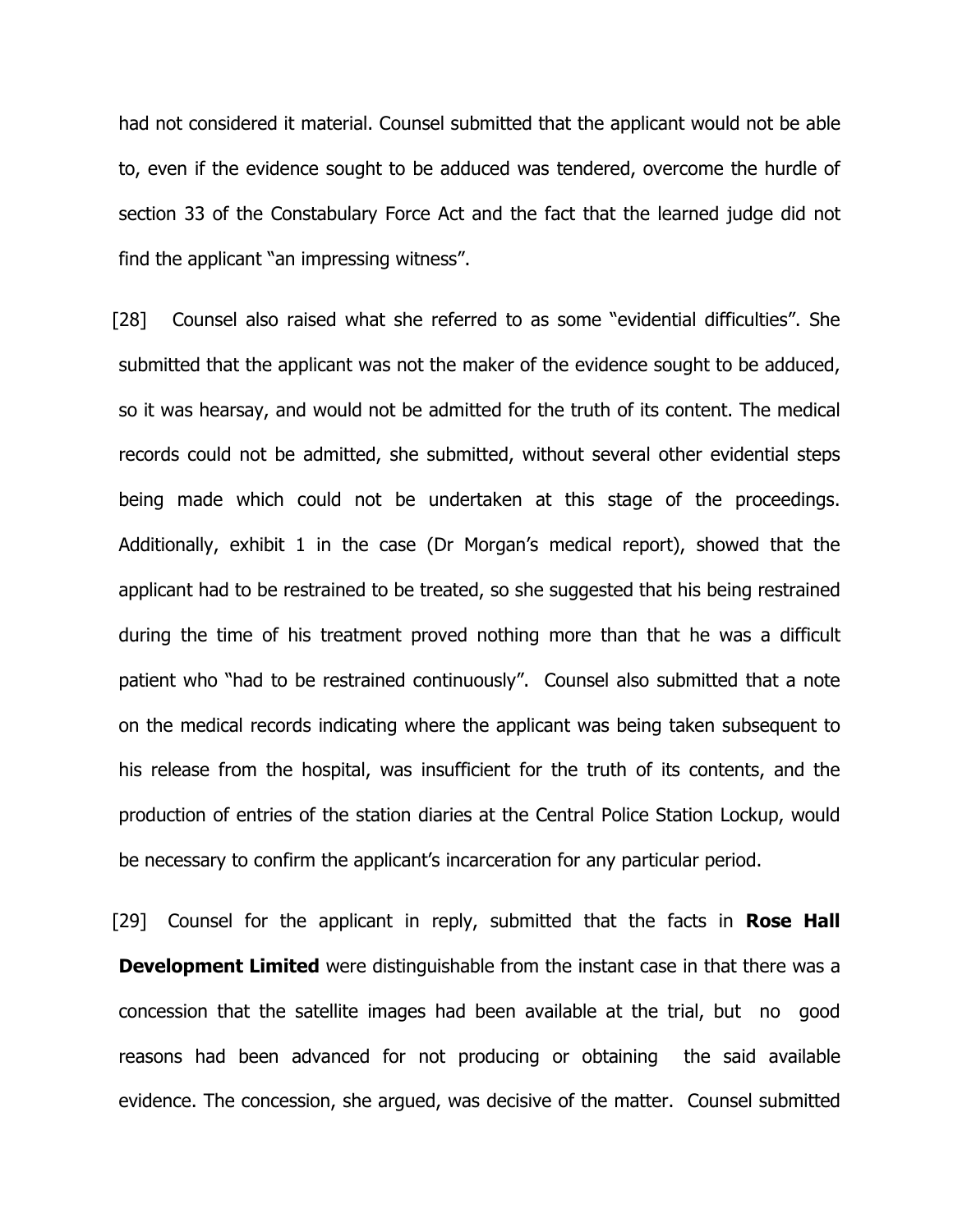further on the principles arising from the Court of Appeal case in England, Hertfordshire Investments Limited v Bubb and Another [2000] 1 WLR 2318, that the court does not consider that it is still under the straight jacket of Ladd  $v$ **Marshall**, with the necessity to satisfy "special grounds", for although the principles still apply, they do so with more elasticity, she submitted, applying the overriding objective. One must, she argued, strike a balance between the determination of the litigation process and the interests of justice.

[30] With regard to the technical evidential difficulties posited by counsel for the respondents, counsel submitted that the provisions of the Evidence (Amendment) Act would address those issues and concerns and would be relevant, if the application succeeded, when the court dealt with the admissibility and review of the evidence.

[31] Counsel for the respondents was given leave to respond to the submissions by counsel for the applicant on Hertfordshire Investments Limited, as it had been referred to in counsel's reply. Counsel specifically pointed out the difference between the UK Civil Procedure Rules as they existed before and after their amendment, and submitted that **Hertfordshire Investments Limited** was applicable to the rules as amended which import the exercise of the court's discretion and the application of the overriding objective as the phrase "except on special grounds", which existed previously in the UK rules, has been removed. However, counsel submitted, the English courts still consider the principles of Ladd v Marshall applicable and the criteria enunciated therein have considerable weight in the courts. The principles, she argued, instruct how the court should exercise its discretion when considering an application to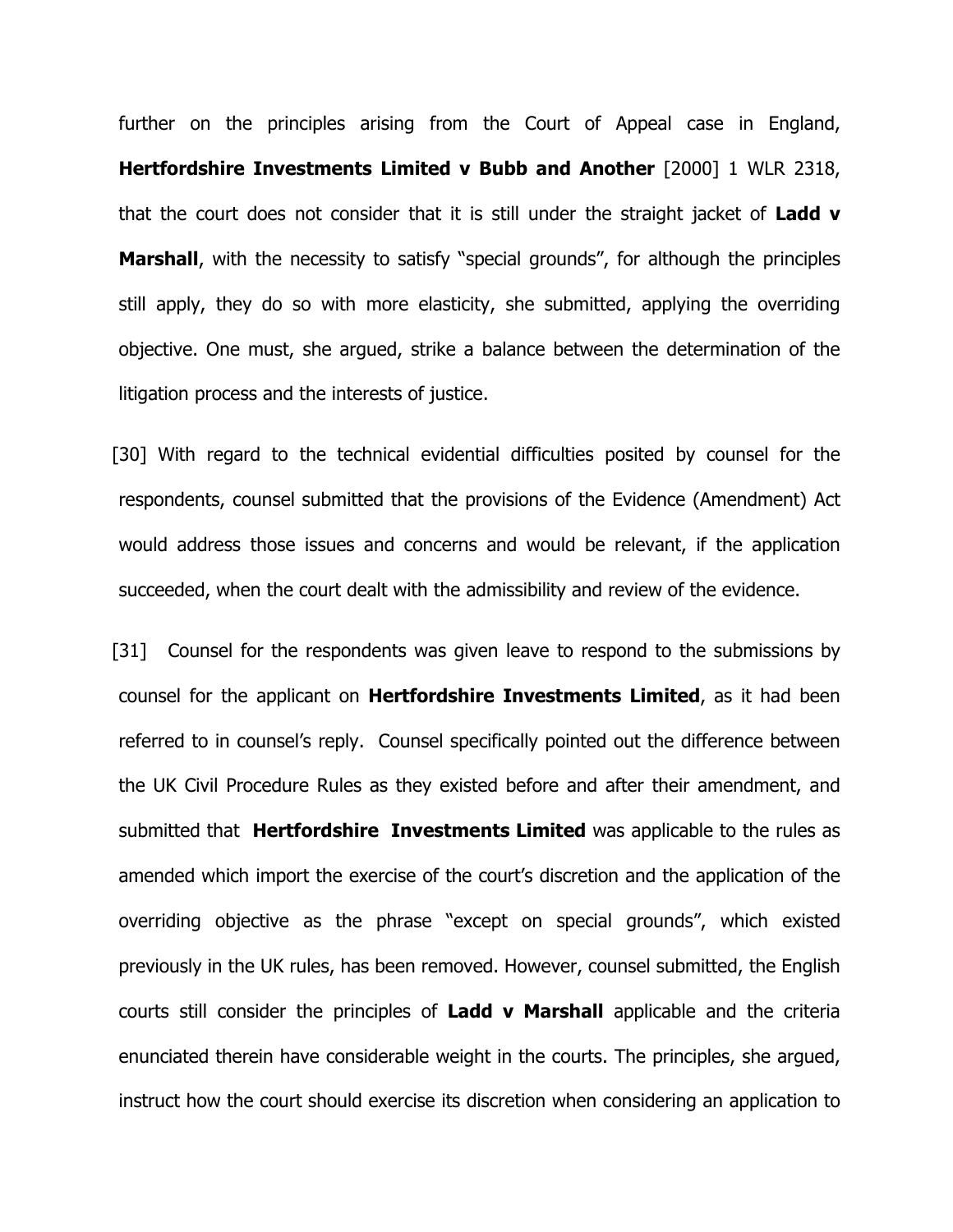adduce fresh evidence and, she stated, when one of the limbs is not met, that could form the basis for a refusal of the application. Counsel therefore submitted that "whereas **Hertfordshire** is instructive in the UK context in respect of the current CPR 52, it is neither highly persuasive nor binding in the Jamaican context".

## Discussion and Analysis

[32] The well-known principles to be applied when fresh evidence is sought to be introduced are enunciated with great clarity in the oft cited speech of Denning LJ in Ladd v Marshall and are as follows:

> "In order to justify the reception of fresh evidence or a new trial, three conditions must be fulfilled: first, it must be shown that the evidence could not have been obtained with reasonable diligence for use at the trial: second, the evidence must be such that, if given, it would probably have an important influence on the result of the case, although it need not be decisive: third, the evidence must be such as is presumably to be believed, or in other words, it must be apparently credible, although it need not be incontrovertible."

[33] This statement, made by Denning LJ, was addressing the submissions of counsel in the case, that the fresh evidence to be given by Mrs Marshall was very important, and should either be received by the Court of Appeal or there should be a new trial, so that the matter could be fully investigated. This submission was made on the basis that Mrs Marshall had indicated that the evidence that she had given in the court below had been untrue. In those circumstances Denning LJ said the principles as set out above must be applied, as evidence of a person who has said, "I told a lie, but nevertheless I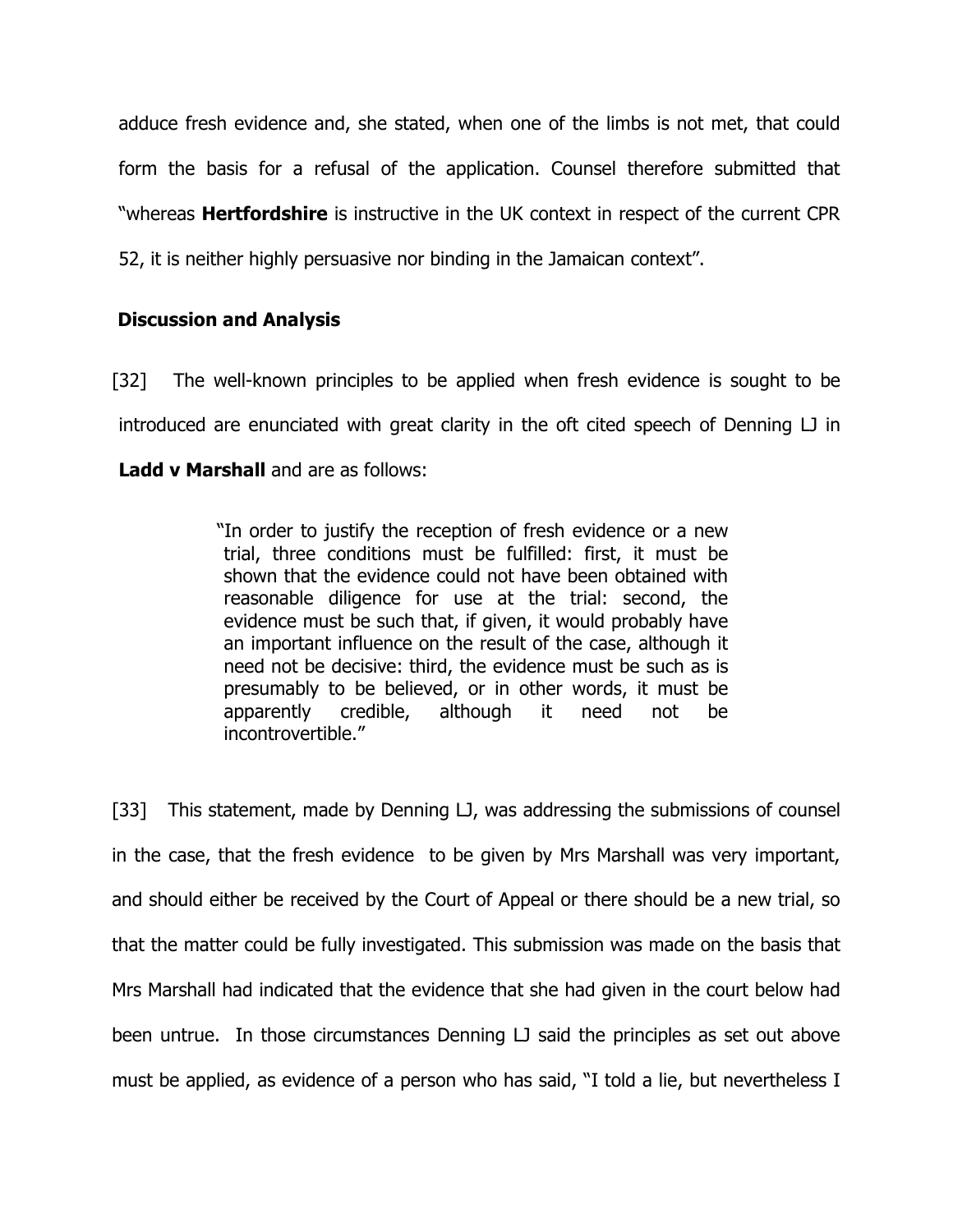now want to tell the truth," ought not to satisfy the third condition, as "A confessed liar cannot usually be accepted as credible." Denning LJ stated further that it would only be if a witness were bribed or coerced into telling a lie, or had made an important mistake at the trial, and was later anxious to tell the truth or to correct the mistake, and the evidence was such that it would be believed, that that would be ground for a new trial.

[34] In George Beckford v Gloria Cumper (1987) 24 JLR 470 the evidence sought to be adduced consisted of information obtained from the inspection of a Cadastral Plan, which inspection had been carried out after the appeal on the substantive issue had been heard, which, as stated by Carberry JA who gave the judgment of the court, was a fairly unique experience for the court at the time. He indicated that:

> "[Cadastral maps] are repositories of information as to land titles and surveyed plans and the like, and are valuable as showing which proprietors are neighbours and indicate roughly how their lands relate to each other. A litigant anxious to establish a root of title or to trace land dealings in the area would normally and reasonably ask to inspect the Cadastral maps and follow up any information gleaned from them."

As a consequence he concluded that "in the circumstances the evidence sought to be tendered was evidence that could with reasonable diligence have been obtained for use at the trial". The first limb of Ladd v Marshall (which was accepted by this court from then as the leading case on the issue of "fresh evidence") would therefore not have been satisfied.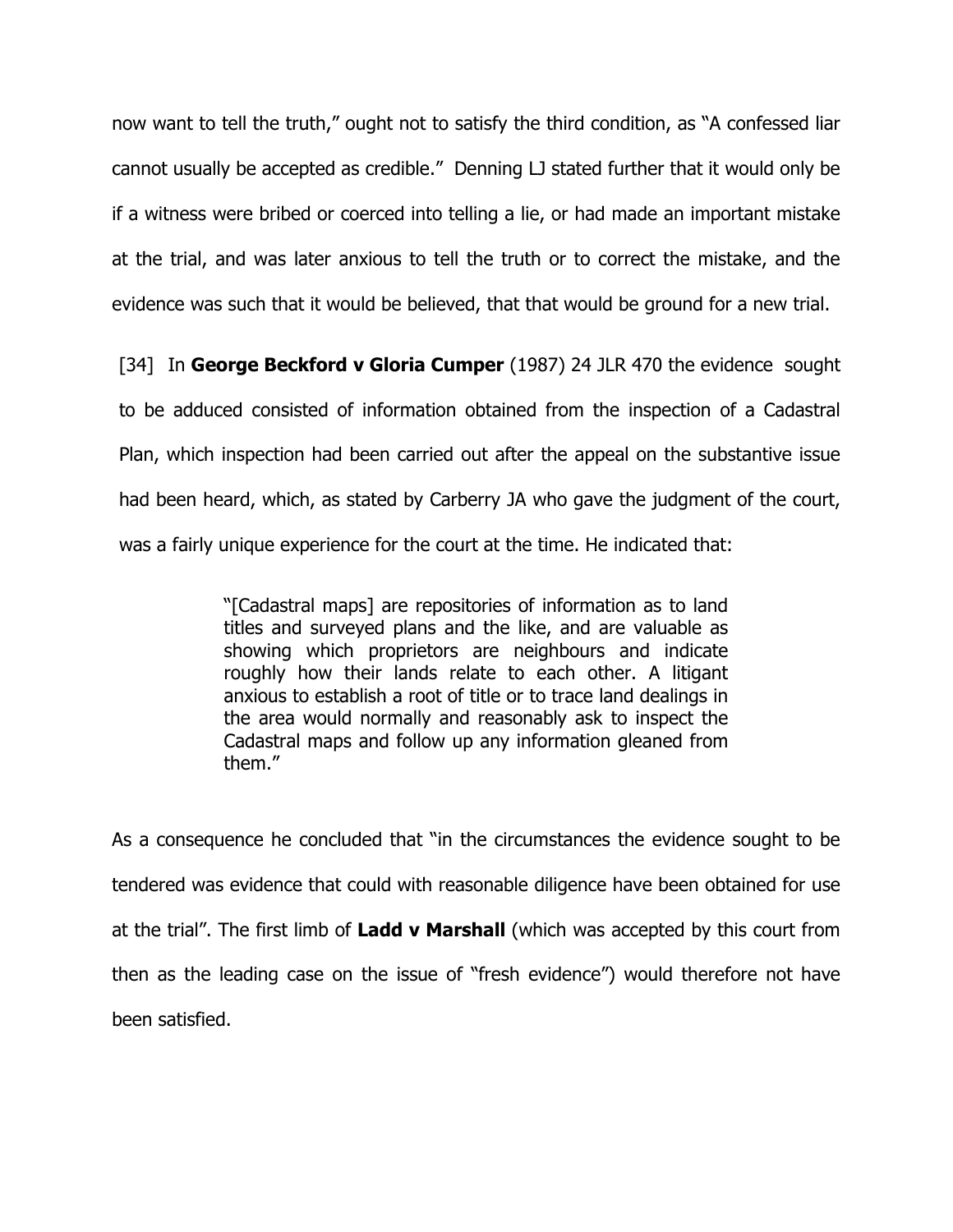[35] But in that case, counsel had argued that once the Court of Appeal had been presented with evidence before delivery of the judgment, which was likely to affect its judgment, it was the duty of the court to receive and consider it. However, the court was of the view that that approach might seek to give the second and third rule in **Ladd v Marshall** priority over the first, and in circumstances where the Cadastral Plan had been readily available from the Island Record Office. Carberry JA was clear, however, that the first rule had been emphasised in all the cases and he set out a few where that statement had been made over 100 years ago. He stated at page 474 of the judgment:

## "Thus in **Shedden v Patrick** (1869) L.R. 1 Sc. & Di v 470 at 545, Lord Chelmsford said:

'It is an invariable rule in all the Courts, and one founded upon the clearest principles of reason and justice, that if evidence which either was in the possession of the parties at the same time of a trial, or by proper diligence might have been obtained, is either not produced, or has not been procured, and the case is decided adversely to the side to which the evidence was available, no opportunity for producing that evidence ought to be given by the granting of a new trial.

If this were permitted, it is obvious that parties might endeavor to obtain the determination of their case upon the least amount of evidence, reserving the right, if they failed to have the case retried upon additional evidence which was all the time within their power.'

In the same case Lord Colonsay said at page 548:

 'The law does not consider the mere discovery of a document, or the mere discovery of a fact, to be a matter noviter veniens ad notitam, as giving a right to a new trial. It must be a matter not only that was not, in point of fact, before known to the party, but which the party could not by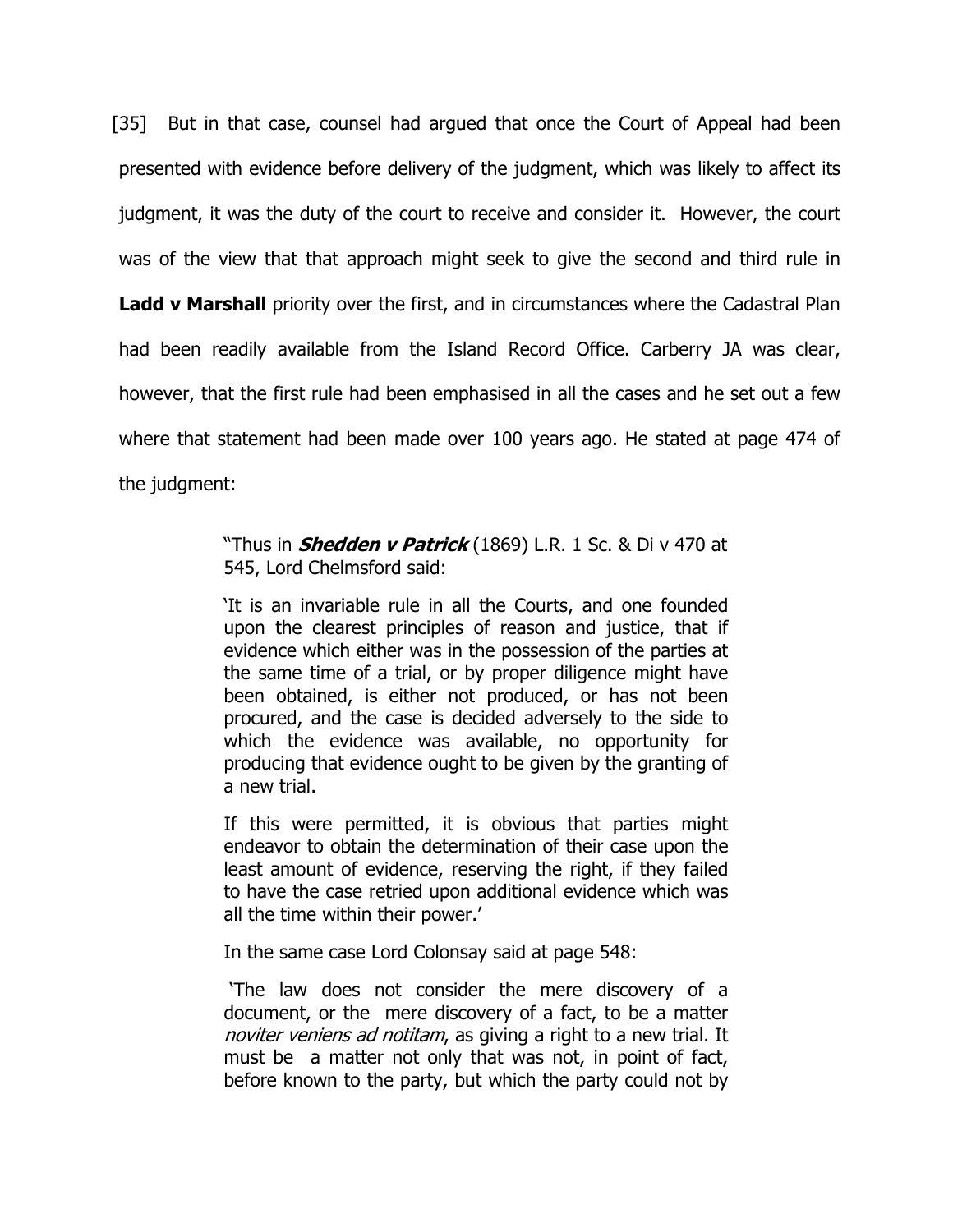reasonable inquiry, such as he ought to have made, have put himself in possession of.'

In Nash v Rochford Rural District Council (1917) 1 K.B. 384 Scrutton LJ, after citing the passage above from Lord Chelmsford, said at page 393:

 'I take the reason of it to be that in the interests of the State litigation should come to an end at some time or the other; and if you are to allow parties who have been beaten in a case to come to the Court and say 'Now let us have another try; we have found some more evidence', you will never finish litigation, and you will give great scope to the concoction of evidence.'

He added at p 395:

'. . . I am not satisfied that by reasonable diligence the plaintiff could not have found this evidence before; and I am not satisfied that when he found it he used reasonable diligence to make it clear that he wanted to upset a finding of the jury which had been obtained in the action.'

As indicated, the application to adduce the Cadastral Plan as fresh evidence was refused.

[36] In **Rose Hall Development Limited** this court yet again endorsed the principles laid down in Ladd v Marshall. In Rose Hall Development Limited, the fresh evidence was in the form of satellite images purchased from the National Land Agency, Spacial Innovision and GeoOrbis, collected between 1991 and 2003. Counsel for the applicant conceded that the images were all available at the time of trial, and further accepted that had the diligence shown subsequent to the trial been undertaken previously, the images would have been obtained. Counsel relied on recent authority to support the argument that the courts are no longer constrained within "a straight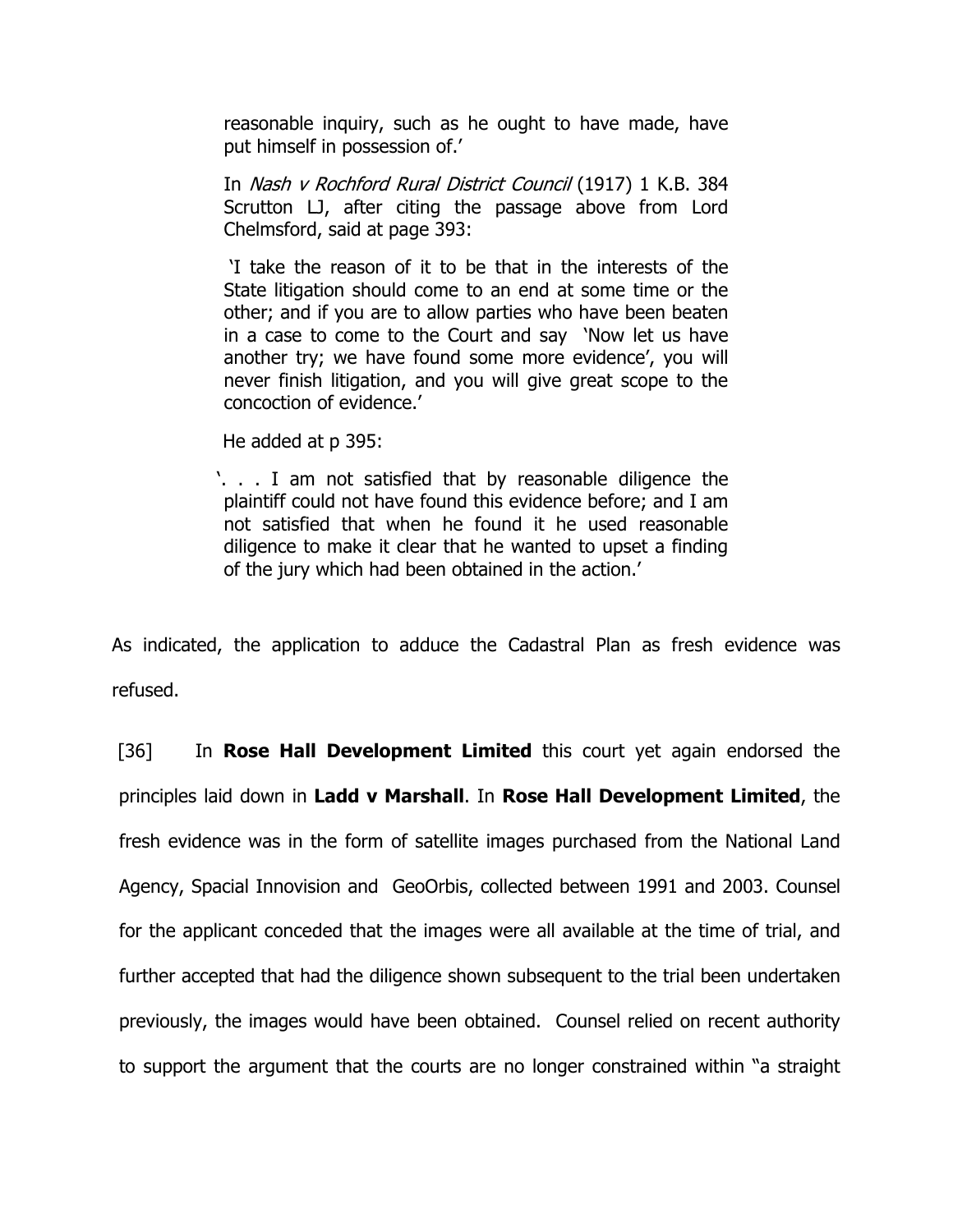jacket" of the rules expressed in Ladd v Marshall as had been the case previously, and submitted that the admission of fresh evidence must be considered in the light of the overriding objective of the CPR. The application, however, was refused, as the applicant was unable to satisfy the first limb of Ladd v Marshall. As stated by Panton P, "No good reason has been advanced for the delay in sourcing and presenting this available evidence."

[37] The approach with regard to the exercise of the discretion of the court utilizing the overriding objective has arisen subsequent to the amendment of the English Civil Procedure Rules (introduced by the Civil Procedure (Amendment) Rules 2000). RSC Order 59, rule 10(2) provided that in a case of an appeal from a judgment after trial:

> "no such further evidence (other than evidence as to matters which have occurred after the date of trial or hearing) shall be admitted except on special grounds."

Rule 52 11(2) of the English Civil Procedure Rules (as amended) now provides:

"Unless it orders otherwise, the appeal court will not receive -

- (a) Oral evidence; or
- (b) Evidence which was not before the lower court."

The special grounds mentioned in the earlier unamended rule had come to be known as the rules in Ladd v Marshall.

[38] Mostyn Neil Hamilton v Mohamed Al Fayed [2000] EWCA Civ 3012, pursuant to the transitional provisions of the said English rule 52, was a case governed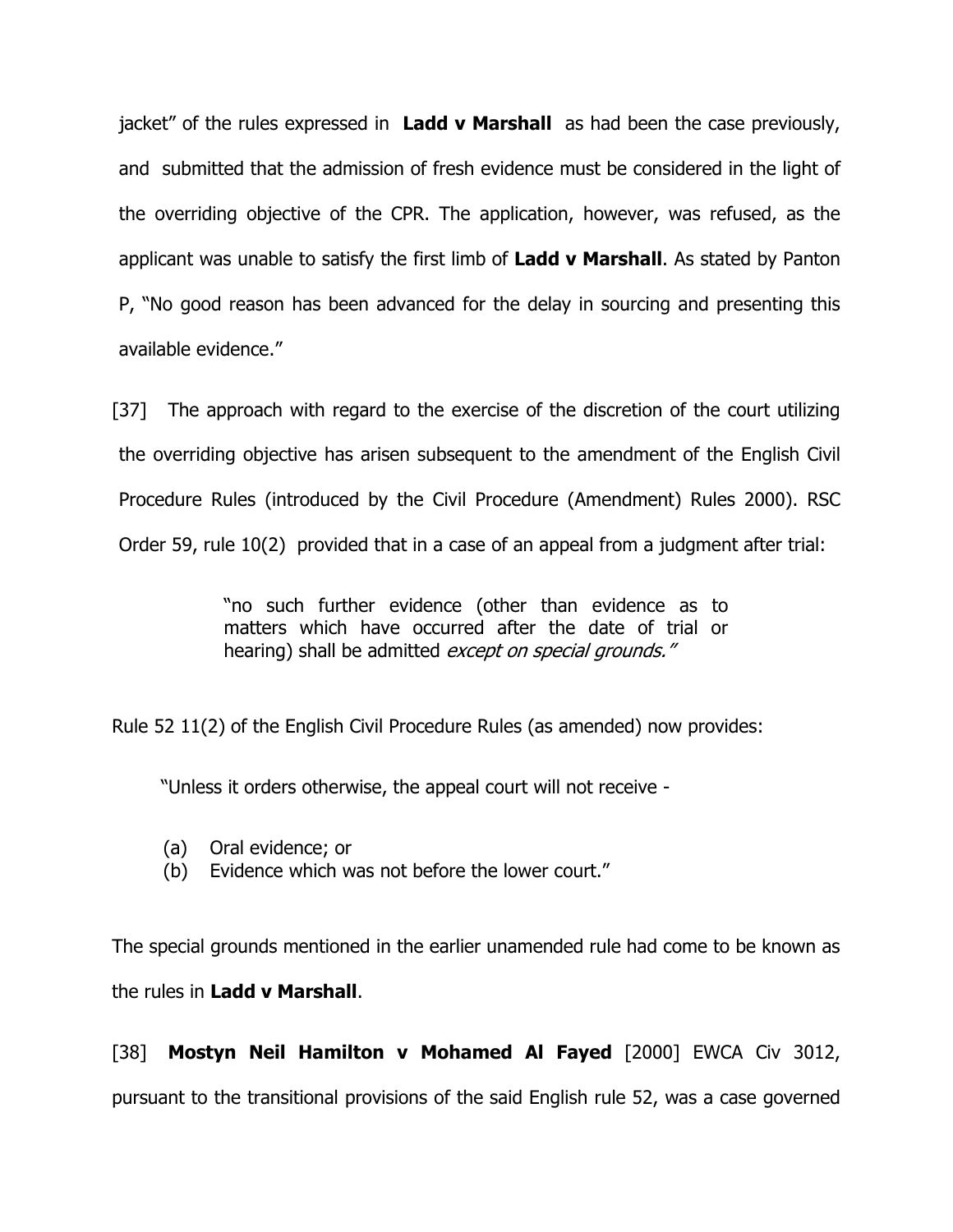by the previous rule, and Lord Phillips MR in delivering the judgment of the court made

this statement in relation to the changed rule:

"...We consider that under the new, as under the old procedure special grounds must be shown to justify the introduction of fresh evidence on appeal. In a case such as this, which is governed by the transitional provisions, we do not consider that we are placed in the straightjacket of previous authority when considering whether such special grounds have been demonstrated. That question must be considered in the light of the overriding objective of the new CPR. The old cases will, nonetheless remain powerful persuasive authority, for they illustrate the attempts of the courts to strike a fair balance between the need for concluded litigation to be determinative of disputes and the desirability that the judicial process should achieve the right result. That task is one which accords with the overriding objective. In adopting this approach we are following the guidance to be found in the judgment of May L.J in Hickey v Marks (6 July 2000), of Morritt V-C in Banks v Cox (17 July 2000) and of Hale L.J. in Hertfordshire Investments Ltd v Bubb [2000] 1 WLR 2318."

The Master of the Rolls referred to the test for introducing fresh evidence laid down in

**Ladd v Marshall** and made this statement in paragraph 13 of the judgment:

"These principles have been followed by the Court of Appeal for nearly half a century and are in no way in conflict with the overriding objective. In particular it will not normally be in the interests of justice to reopen a concluded trial in order to introduce fresh evidence unless that evidence will probably influence the result."

[39] In **Banks and Another v Cox and Others** [2000] EWCA Civ 5565 Morritt

LJ in the Court of Appeal, when reviewing the amended rule, commented that the

introduction of fresh evidence still required the permission of the court, but it was no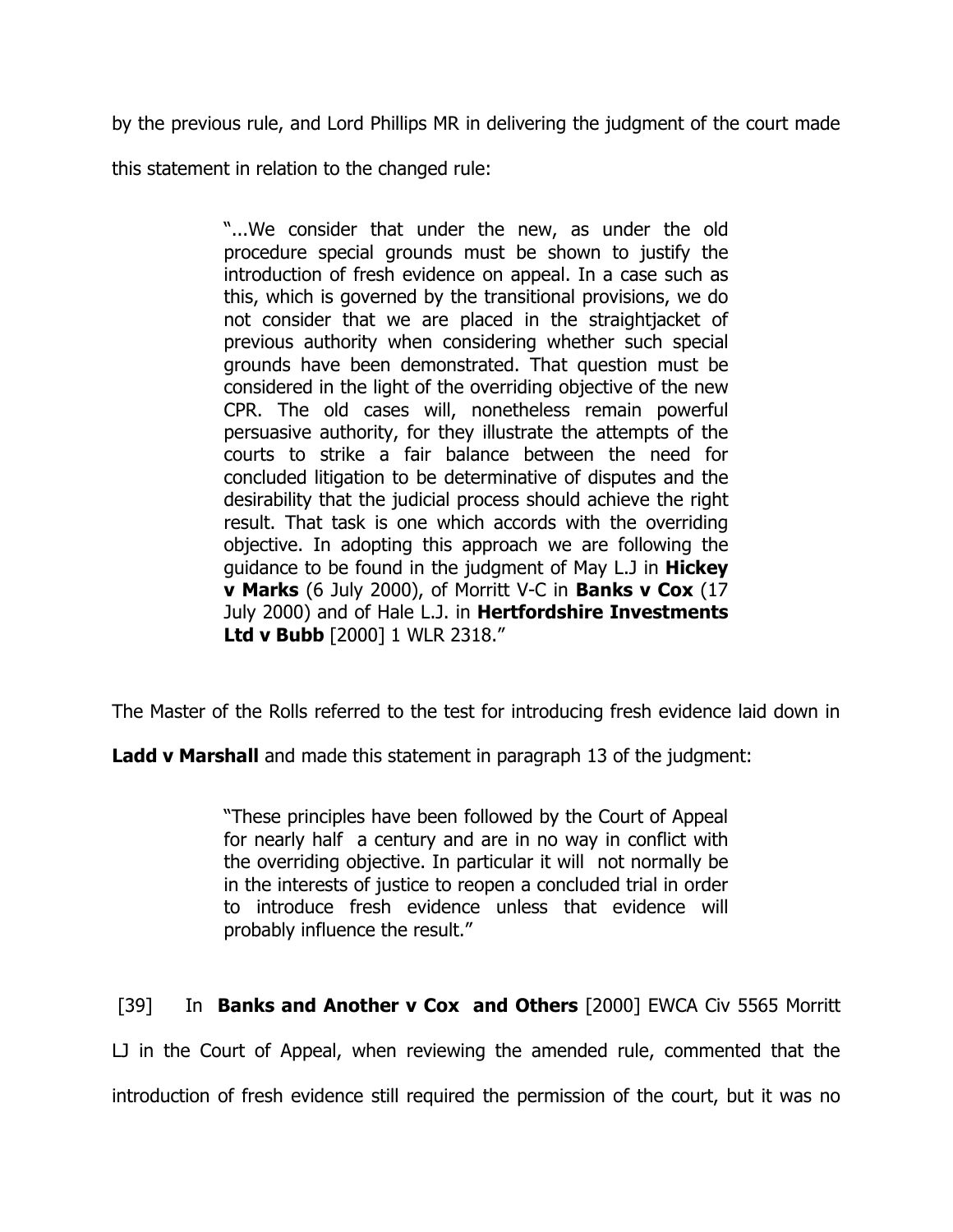longer necessary to show "special grounds". The discretion of the court under the new rules must, however, be exercised in accordance with the overriding objective. He made

it clear however that:

"In my view the principles reflected in the rules in Ladd **v** Marshall remain relevant to any application for permission to rely on further evidence, not as rules but as matters which must necessarily be considered in an exercise of the discretion whether or not to permit an applicant to rely on evidence not before the Court below. As May LJ with whom Forbes and I agree, said in Hickey v Marks (Court of Appeal  $6<sup>th</sup>$  July 2000) unreported:

 'The principle for the future will be that, since the Civil Procedure Rules are a new procedural code, the former body of authority [sic] will not apply, although of course the intrinsic persuasiveness of all relevant considerations, including, if they arise, those which were considered persuasive under the former procedure, will be capable of contributing to a just result.'"

And he concluded that "… the principles remain the same but the Court is freed from the straitjacket of so-called rules."

 $[40]$  Hale LJ in delivering the judgment of the court in **Hertfordshire Investments** 

Limited endorsed the principles in Ladd v Marshall and the statements set out above

in **Banks v Cox** and **Hickey v Marks** with respect to the approach of the court under the amended English rules regarding the admission of fresh evidence on appeal. The court in overturning on appeal the ruling of the judge in the court below that evidence of the correct licence in lieu of the one tendered by mistake, could be admitted even though the correct one could have been produced with reasonable diligence at the trial, stated: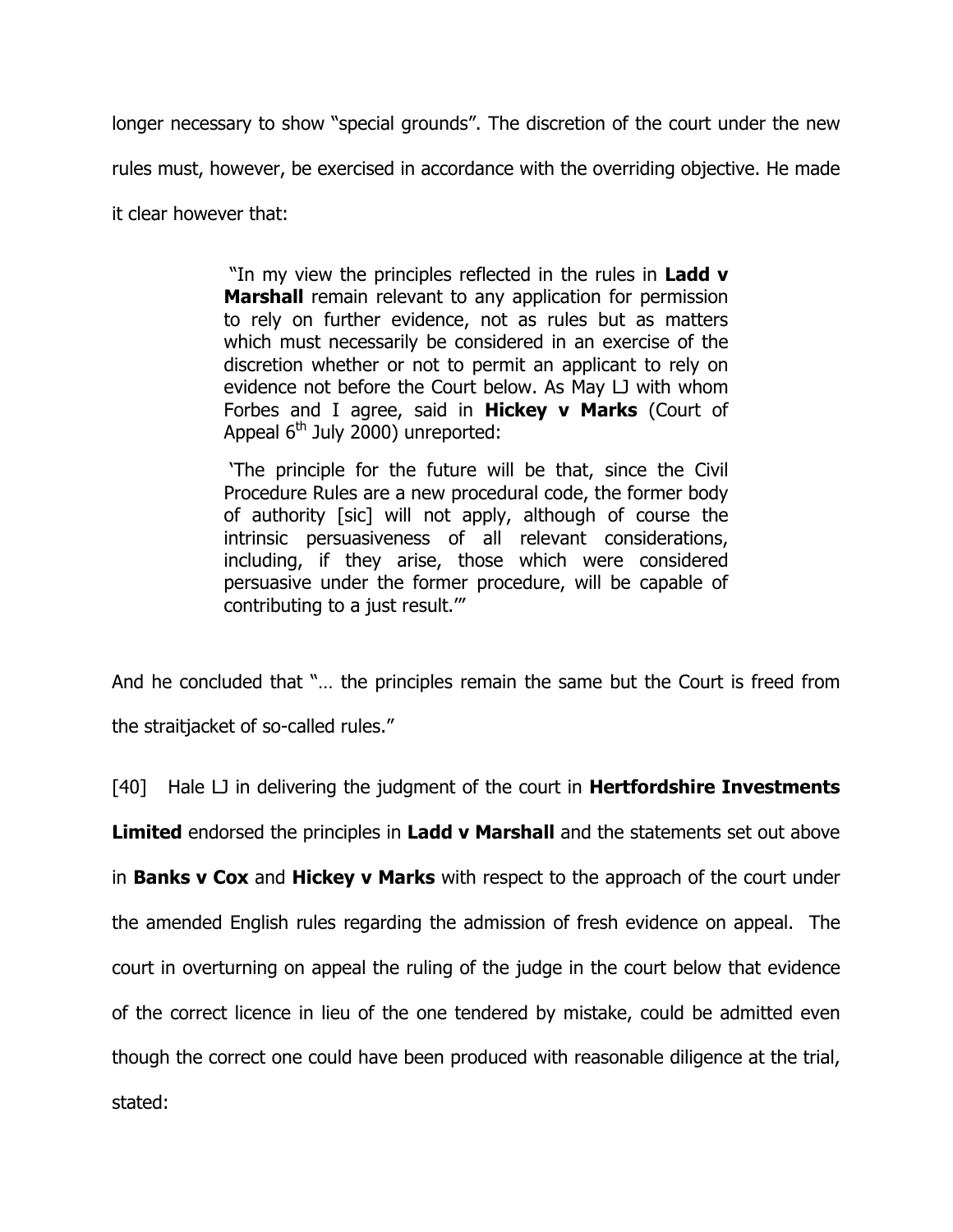"…. it cannot be a simple balancing exercise as the judge in this case seemed to think. He had to approach it on the basis that strong grounds were required. The Ladd v Marshall criteria are principles rather than rules but, nevertheless, they should be looked at with considerable care and in this particular case, of course, the first of those principles was not fulfilled: The evidence could clearly have been available readily at trial."

[41] The upshot of all of this is, in my view, that on an application in Jamaica, to adduce fresh evidence on appeal, whether one refers to the criteria as special grounds or rules or principles, Ladd v Marshall must be considered and applied. The criteria stated therein are not in any way in conflict with either the overriding objective or the interests of justice. But, in any event, there is no corresponding amendment, to that which exists in England, in the CPR in Jamaica.

[42] The evidence sought to be adduced in the appeal, is made up of different entries every day throughout the day with reference to the applicant's condition and the treatment meted out to him whilst in the Kingston Public Hospital. The document is entitled "Nurses' Notes" with different handwritings being utilized at different times in the day. The record commences on 20 September 2004, at 2:20 pm, with the notation that "D.B. admitted to ward… He came to ward on stretcher accompanied by porters and police officers…." There is a reference each day to the fact that he was handcuffed to the bed or to the bed rail. There is mention that he was being guarded by officers. There is a note that, "patient left for apex in police custody". He later returned, and on another occasion he left the ward in a wheelchair for the eye clinic accompanied by porters and police officers, and later returned to the ward. The nurses' notes having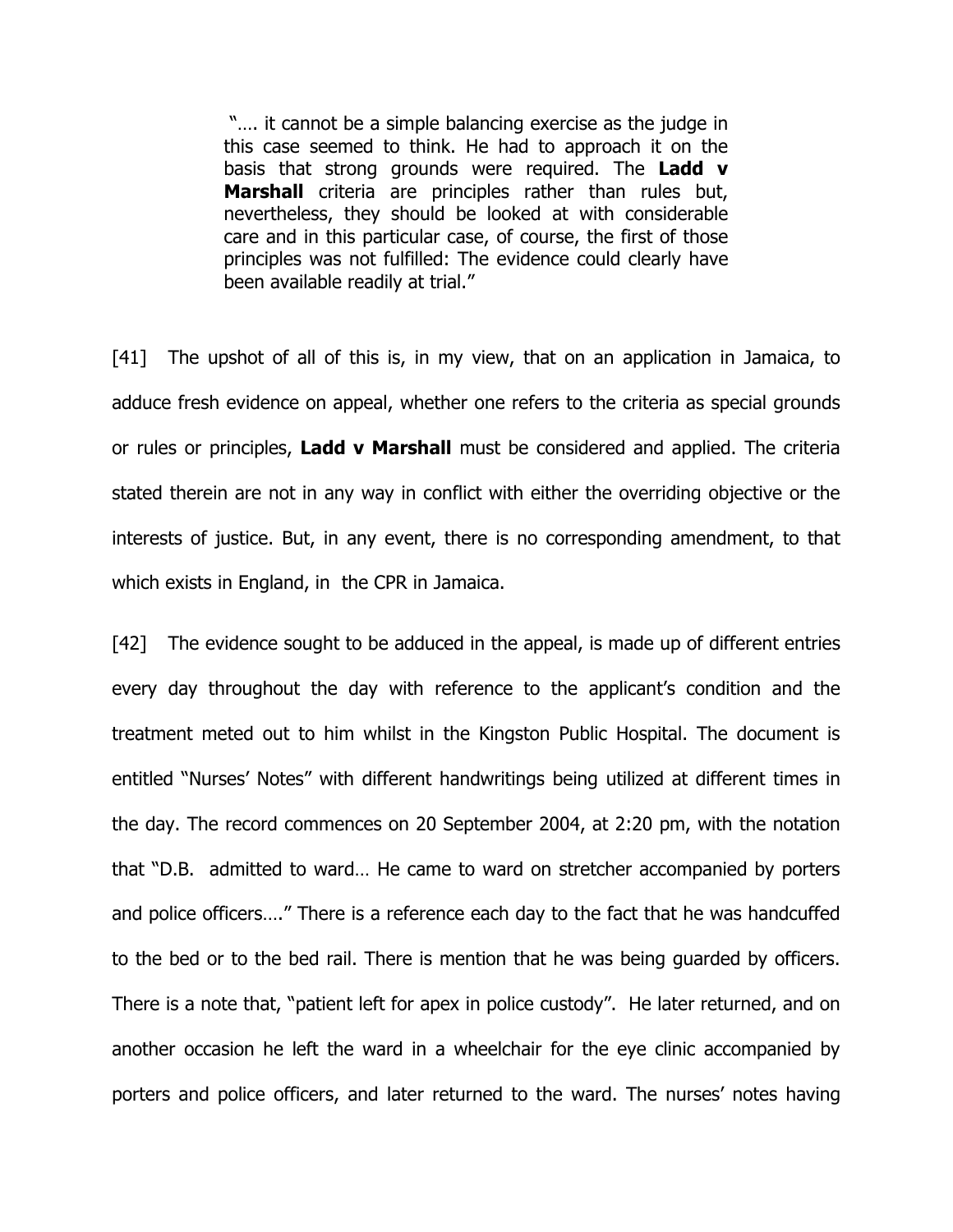commenced on 20 September 2004, contain entries for every day until 12 October 2004 at 12:30pm where there is a notation which reads as follows:

> "Patient left ward accompanied by security officers for Central Police Lockup…"

[43] This would show, on the face of it, that the applicant was at the hospital for the period 20 September 2004 to 12 October 2004. This evidence would be somewhat consistent with the applicant's testimony that he had been handcuffed to the hospital bed for 19 days but inconsistent with his evidence that he was taken from the hospital to go to court in handcuffs and returned to the hospital. It would also be inconsistent with the witness statement of the  $4<sup>th</sup>$  respondent, which was not tendered in evidence, that he was given bail in his own surety at the Kingston Public Hospital. It does not appear to be helpful to either party with regard to whether he was actually incarcerated at the Central Police Station Lockup, and when exactly he was placed before the courts. The evidence, therefore if admitted, appears to address the finding of the court in relation to the false imprisonment claim and accordingly, grounds of appeal iv, ix, xi and xii.

[44] The law with respect to false imprisonment has been stated with great clarity in Peter Flemming v Detective Corporal Myers and The Attorney General. Carey P (Ag) (as he then was), at page 530 d of his judgment, said:

> "In my respectful view, an action for false imprisonment may lie where a person is held in custody for an unreasonable period after arrest without either being taken before a Justice of the Peace or before a Resident Magistrate....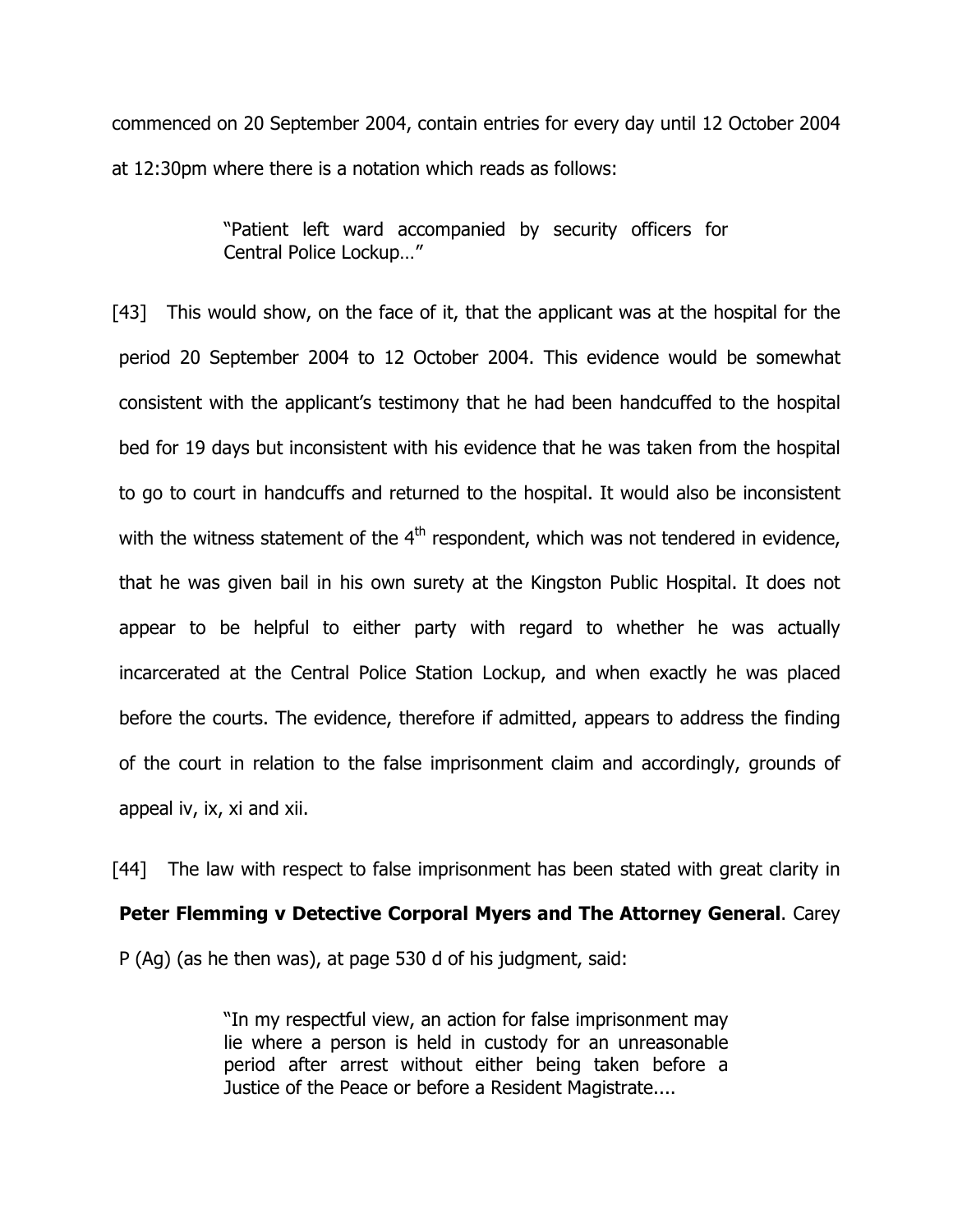Where the person arrested is released, upon proof of his innocence or for lack of sufficient evidence before being taken to court no wrong is done to him. Where however he is kept longer than he should, it is the protracted detention which constitutes the wrong, the 'injuria'. This abuse of authority makes the detention illegal ab initio…"

And later at page 530h

".. The onus of proving the absence of legal justification would be on the applicant but once he showed that the period of detention was unduly lengthy or unexplained, an evidential burden was cast on or shifted to the defendants to show that the period was reasonable. I would hold that the period of thirteen days before the applicant was placed before the court was unreasonable and accordingly the applicant's claim for false imprisonment succeeds and he is entitled to damages thereon."

[45] In the instant case the learned judge in the court below has made no specific finding in respect of the length of time that the applicant was held in the hospital, or whether he was handcuffed for the entire period and/or whether that detention was unreasonable in all the circumstances. He merely found that the applicant had not proved on a balance of probabilities that he had been wrongly detained. The question therefore as to whether the applicant was in hospital for 19 days, having been handcuffed and under police guard, remains an unanswered issue. Additionally, pursuant to the dictum of Carey P (Ag), if the detention was unreasonably lengthy, the burden would shift to the respondents to justify the period of restraint, and if that is not done, the imprisonment would be false ab initio. So, even if there was reasonable and probable cause for the arrest of the applicant at the time when the arrest was effected,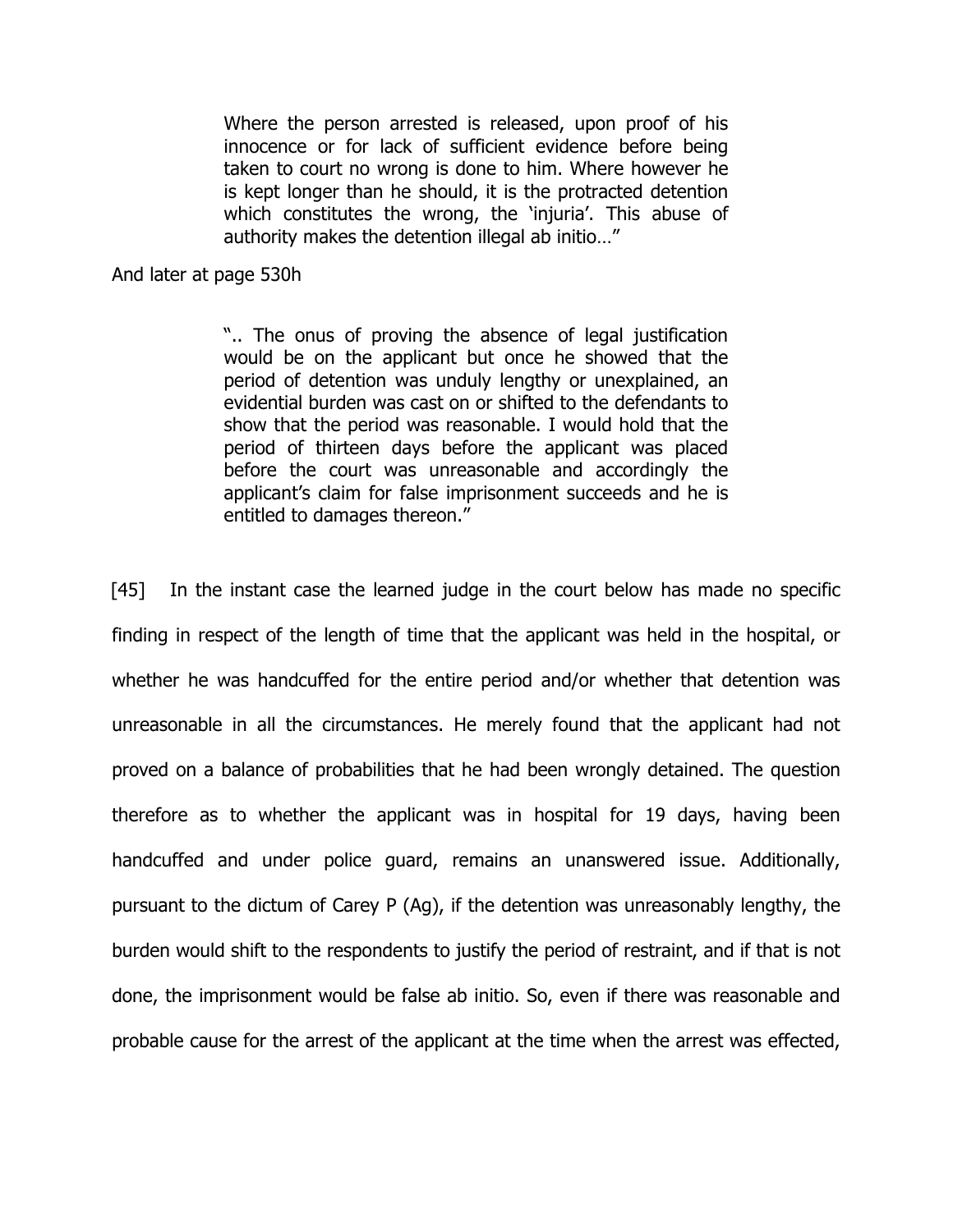if there was subsequent inordinate delay, that could result in liability on behalf of the  $1<sup>st</sup>$ respondent for false imprisonment.

[46] As I understand it, the question in respect of malicious prosecution is different. The applicant must show that the  $4<sup>th</sup>$  respondent in prosecuting him acted without reasonable and probable cause. It is the act of prosecution which is relevant. So unless the applicant's case was that the charges had been laid as a result of the inordinate delay which had occurred subsequent to his arrest, I am at the moment unable to see how the fresh evidence could be applicable to that aspect of the claim and or appeal.

## Applying Ladd v Marshall

[47] As indicated above, with regard to the second and third limbs of **Ladd v Marshall**, the evidence sought to be introduced is in relation to the period that the applicant was handcuffed to the bed or bed rail in the hospital. In my view, this evidence if believed, is capable of influencing the outcome of the appeal in respect of the claim for false imprisonment. Additionally, the nurses' notes were made, it would appear, by persons who administered medical care to the applicant while he was in the hospital. On the face of it there would be no interest to serve, no good reason to either prevaricate or to tell lies. The evidence therefore, once admissible, would appear to be credible.

[48] With regard to the first limb, Miss Mars in her affidavit indicated that she thought that there was a policy "at hospitals in Jamaica" which precluded access to patient dockets and information. She has not, however, indicated how she came to that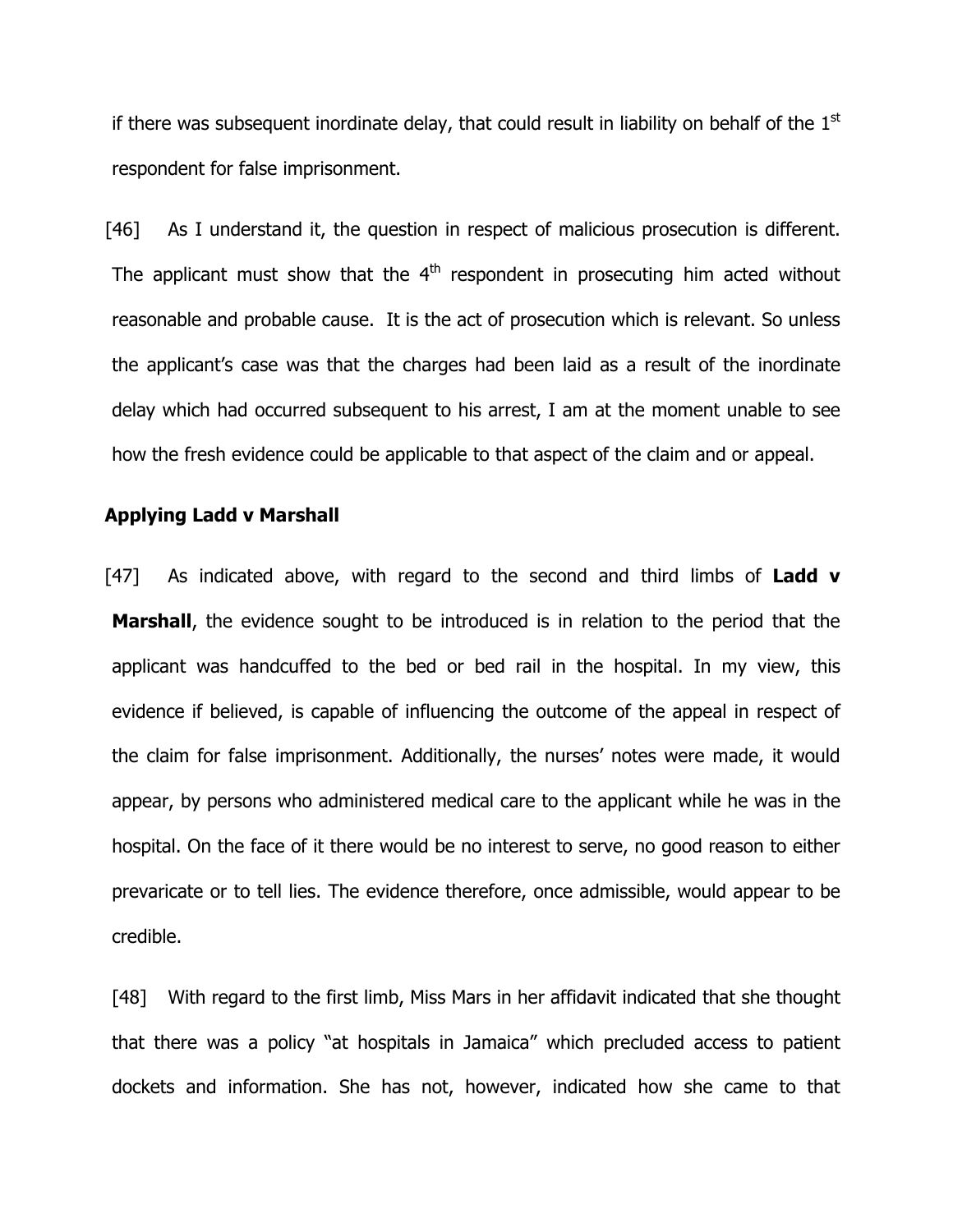understanding. She has not indicated whether such a policy ever existed, whether it existed at the material time at that particular hospital and the specific terms of the alleged policy. She certainly did not state that she had ever made a request to the Kingston Public Hospital to be provided with information pertaining to the manner in which the applicant had been held at that institution, with particular regard to his being restrained by handcuffs, and/or under police guard. There was no indication of any attempt to obtain this information with the assistance of the court, either before action, or subsequently by way of specific discovery.

[49] I agree with counsel for the respondent that the nurses' notes would have been made contemporaneously with the applicant's treatment at the hospital and, so would have existed from September or October 2004. Also, as counsel submitted, which I must say has merit, there was evidence at the trial (exhibit one) namely the medical report, which the applicant had obtained and filed with the originating documents in the action, and which would have been produced based on the information relating to the treatment that the applicant had received in the institution. This could have suggest that information relative to the manner of his detention at the hospital while being treated there, could have been obtained perhaps with very little effort. To the contrary, however, no effort appeared to have been made to obtain the same at all.

[50] I am cognizant of the fact that the applicant may have been somewhat handicapped at the trial, as the investigating officer did not give sworn testimony and so no evidence could have been adduced from him by way of cross-examination with regard to whether the applicant had been held under police guard at the hospital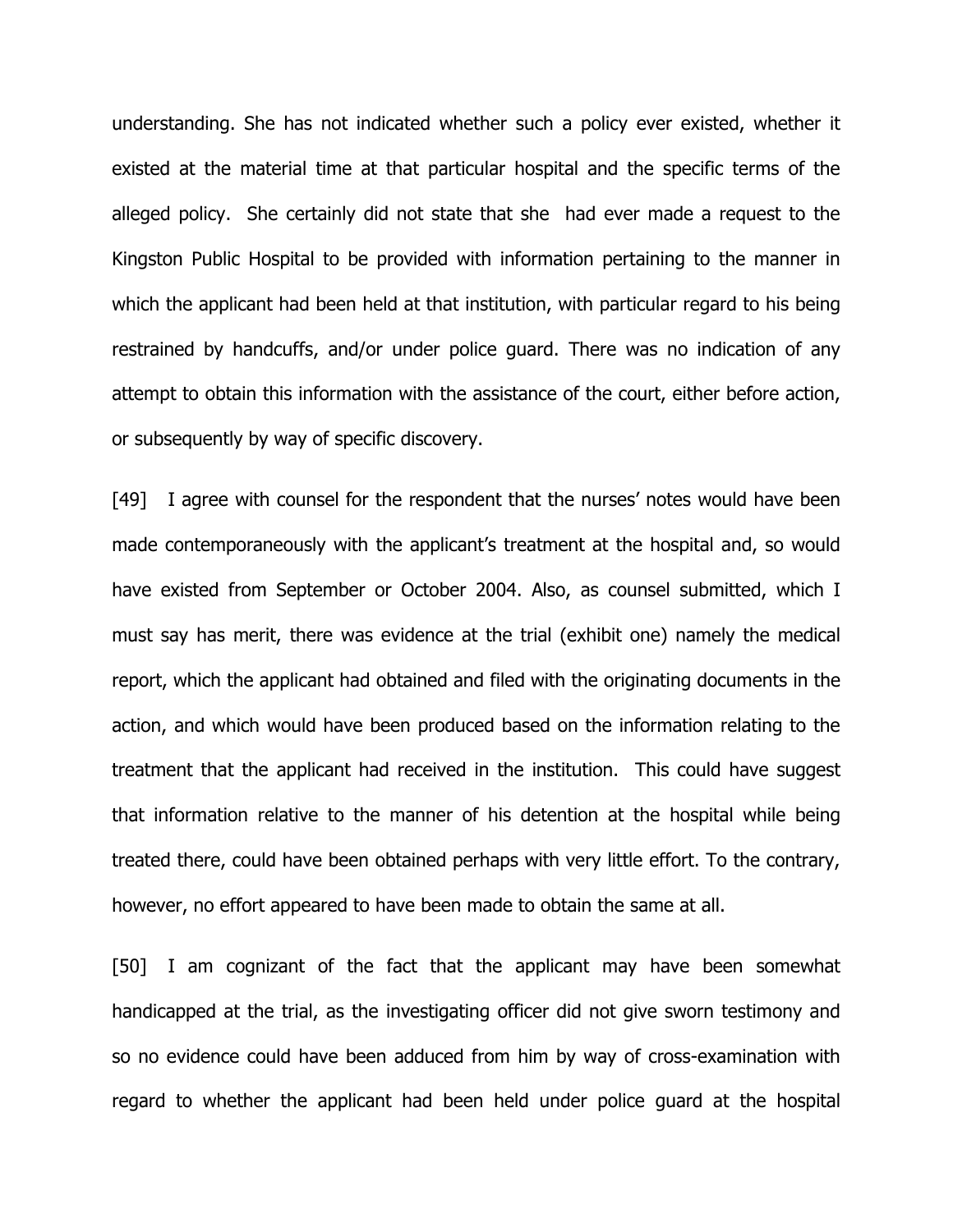and/or through production of the station diaries, whether he had been incarcerated at the Central Police Station Lockup for days, and when, and from what location he had been taken to attend court. I am also mindful of the fact that there was no indication beforehand that the  $4<sup>th</sup>$  respondent would not be testifying (see paragraph [17] herein), so the applicant would have been taken completely by surprise. Also, as stated in rule 29.8(3) of the CPR, if a party has filed and served a witness statement but does not intend to call that witness at the trial or to put that statement in as hearsay evidence, the only recourse provided by the rules is that the other party may put the witness statement in as hearsay evidence. That, however, in the circumstances of this case was not a viable option. But the applicant was not without other courses of action. The station diaries, for instance, even at that stage, could have been subpoenaed or obtained through discovery.

[51] In any event, it is trite law that he who asserts must prove, so the applicant ought not to have been relying on evidence to have been adduced through the witnesses for the defence to prove his case. He had pleaded false imprisonment as a cause of action and was asking the court to award damages in relation thereto, and so he would have been required to prove the length of time and the manner of such incarceration, particularly as he was claiming, inter alia, aggravated damages.

[52] In my view, the nurses' notes could have been obtained for use at the trial with reasonable diligence. The applicant cannot sit back and when the case is lost, say there is more evidence that I can produce at this stage on appeal. As all the authorities say, there must be an end to litigation. I am fortified in this view, by the fact that the